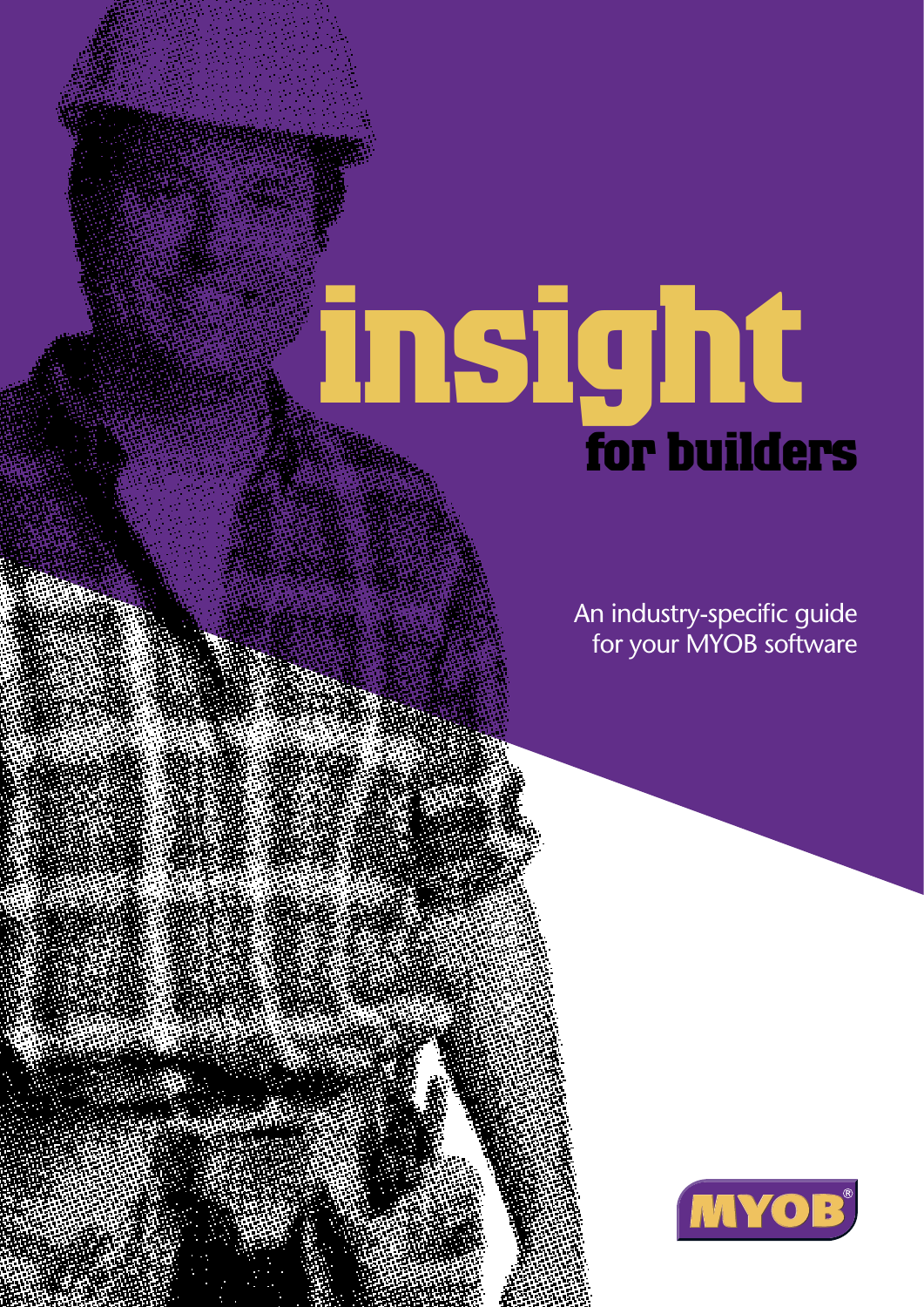# **[contents](#page-21-0)**

#### **[4 Introduction](#page-3-0)**

**[5 Choosing your MYOB software](#page-4-0)**

#### **[6 Understanding the essentials](#page-5-0)**

Creating your accounts list Reviewing your accounts list Checking your preferences Setting up opening balances Getting ready to go

#### **[8 Creating invoices and quotes](#page-7-0)**

Setting up your first invoice Adapting the layout of your invoice Creating customer quotes and orders Finding a list of quotes and orders Changing quotes or orders into invoices Providing different payment options for your customers Seeing how much you're owed

#### **[11 Case study – Tom's Kitchens](#page-10-0)**

#### **[12 Retentions and progress payments](#page-11-0)**

Creating an invoice when there's a retention Invoicing for the retention and receiving payment Dealing with progress payments Creating reminders when progress payments or retentions fall due

#### **[15 Dealing with suppliers](#page-14-0)**

Recording a supplier invoice Sending purchase orders to suppliers Paying suppliers electronically How can I see at a glance how much I owe?

#### **[18 Recording other types of expenses](#page-17-0)**

Dealing with credit cards Organising petty cash (if you have a petty cash tin) Organising petty cash (if you have a wallet full of receipts) Marking expenses due for reimbursement

#### **[20 Recording new assets and work-in-progress](#page-19-0)**

Buying new gear Managing Depreciation Dealing with work-in-progress

### **[22 Case study – Coates Building](#page-21-0)**

In creating this document, MYOB gratefully acknowledges use of material from Making the Most of MYOB business software, 6th edition, by Veechi Curtis, published by Woodslane Pty Ltd, 2004.



2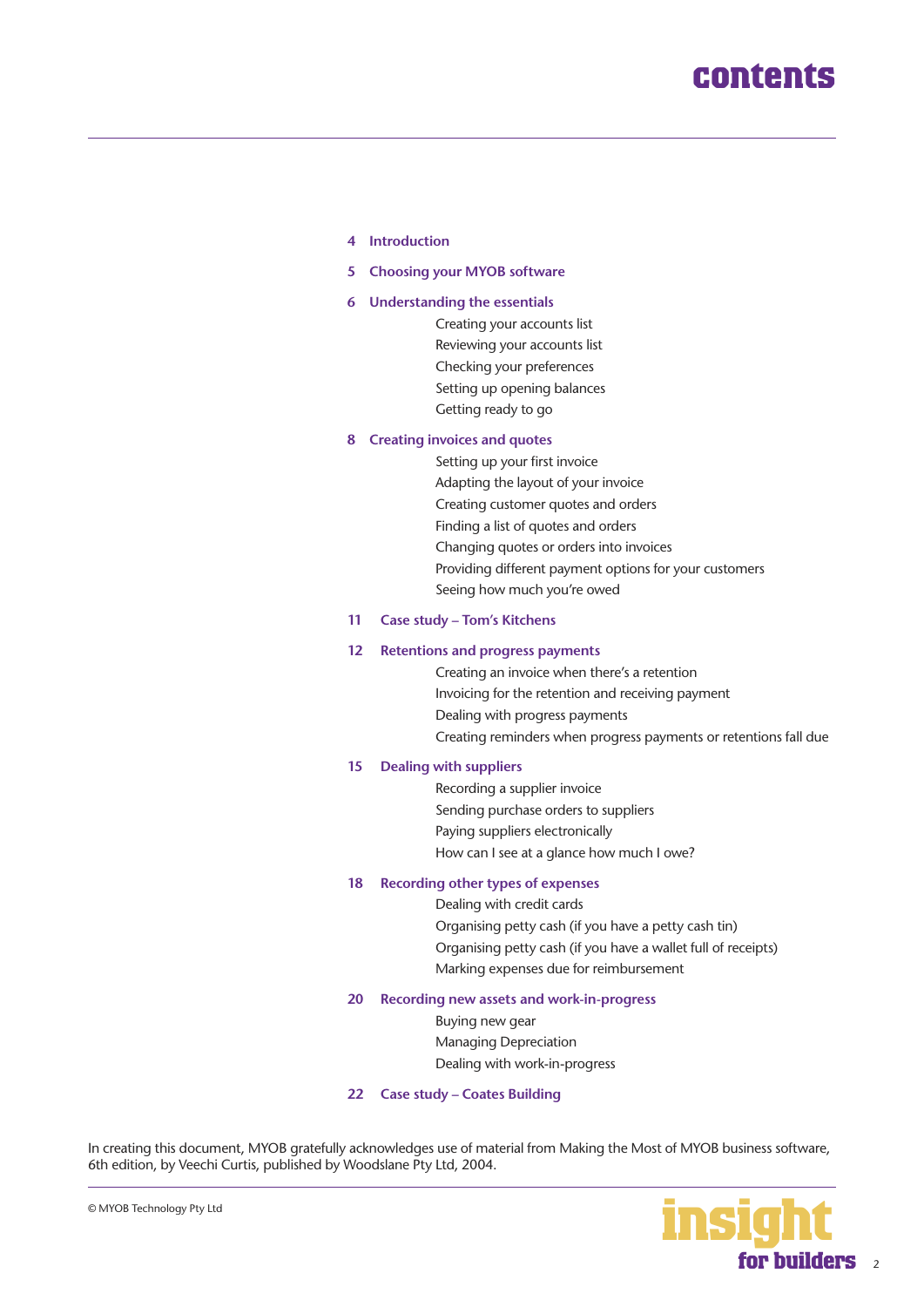# **contents**

### **[23 Seeing where you make your money](#page-22-0)**

Setting up jobs and categories Creating a new job Creating a new category Analysing jobs within jobs Entering opening balances for a job Allocating transactions to more than one job Checking for transactions with missing job numbers

### **[26 Setting up budgets for projects and contracts](#page-25-0)**

Entering your initial budget Analysing budgets throughout your job Adjusting job budgets for contract variations

### **[27 Setting up budgets for your business](#page-26-0)**

Using budget shortcuts Deciding what budget reports to use when Creating cashflow reports

#### **[28 Managing GST](#page-27-0)**

Recording GST Deciding what GST codes you need Deciding which codes to use when

#### **[31 Organising employees and subcontractors](#page-30-0)**

Understanding payroll for the building industry Allocating a single employee pay to more than one job Recording subcontractor payments Managing superannuation Tracking voluntary withholding tax

**[34 Budgeting for tax](#page-33-0)**

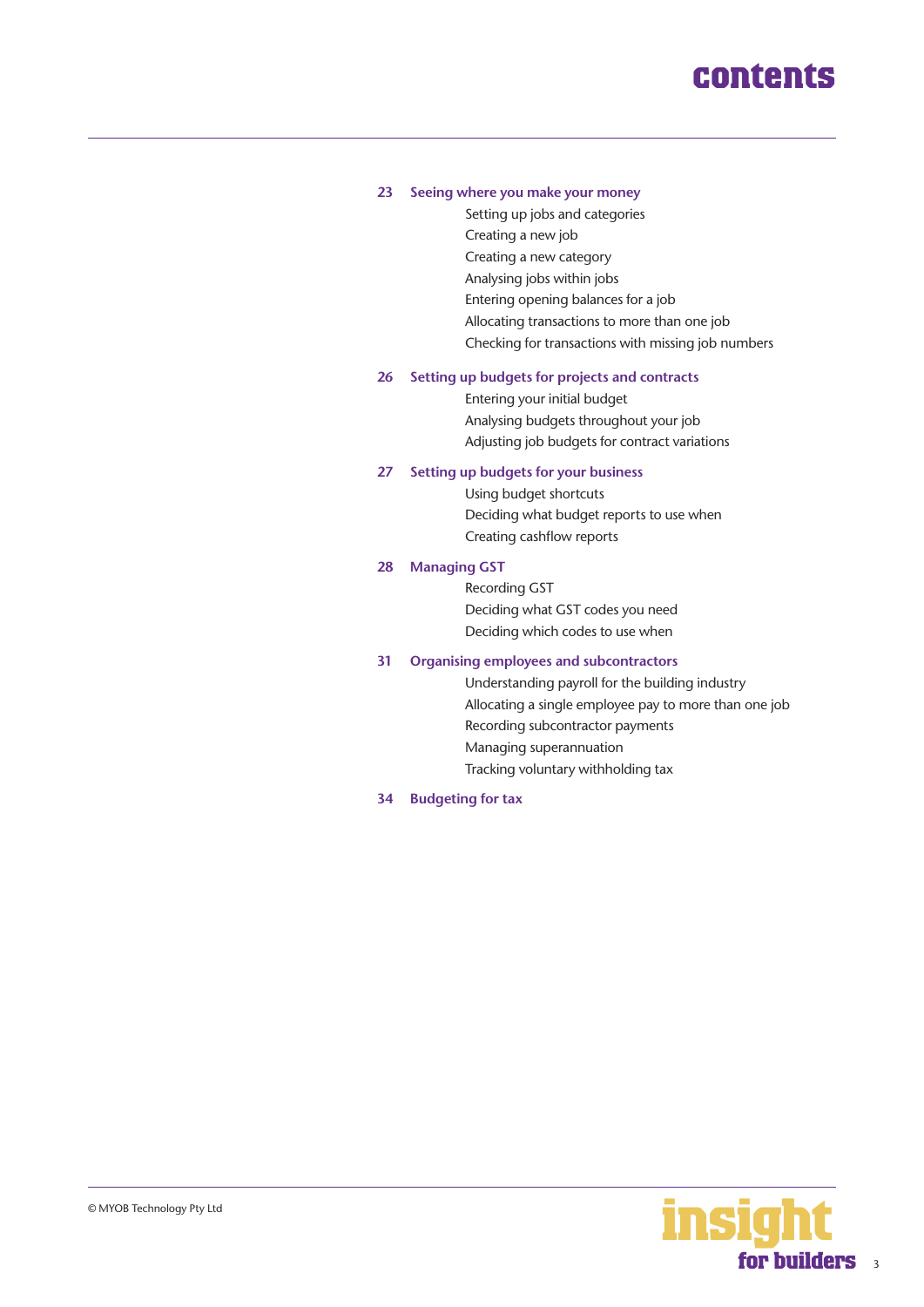# **Introduction**

<span id="page-3-0"></span>Builders have many issues specific to their industry, such as keeping track of expenses on each project, generating quotes, invoices and dealing with retainers, managing budgets and cashflow, and lots more. In this guide, you'll find practical solutions for all these issues, along with lots of ideas and tips on the best way to set up your MYOB software.

You might be building houses from scratch, renovating existing buildings, constructing commercial fit-outs or overseeing major developments — this guide covers all these situations. If your business mostly involves smaller projects, you might also want to check out the **MYOB Software for Tradespeople** guide.

Throughout this guide, you'll also find case studies where you can read about real-life examples of people working in the building and construction industry. Browse through these case studies to get the big picture of how MYOB software can work for you, and to discover ways to make your business more profitable and efficient.

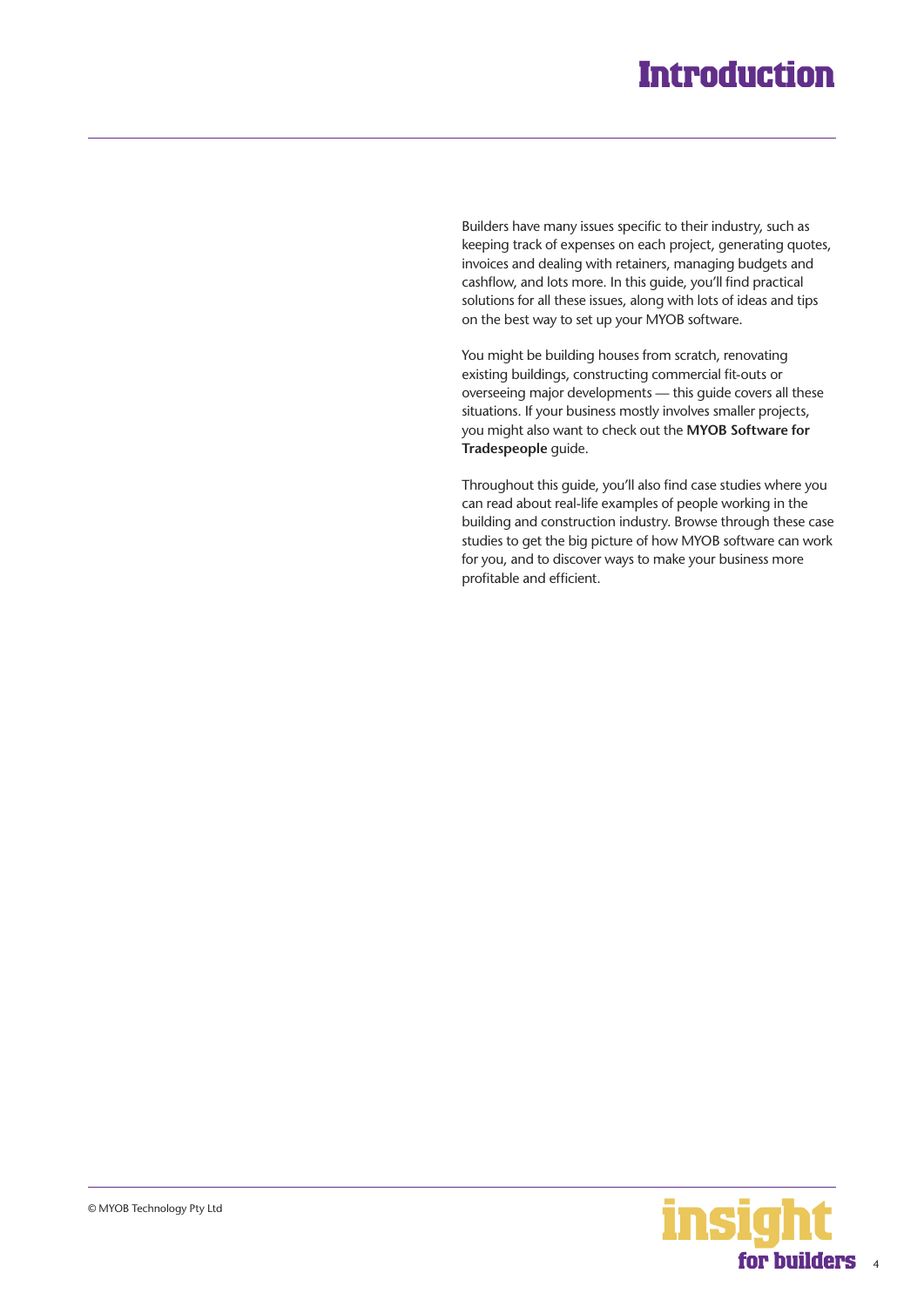# <span id="page-4-0"></span>**Choosing your MYOB software**

Either MYOB Accounting or MYOB Accounting Plus provide the best starting point for most builders. Both of these products enable you to record sales, keep track of your purchases, monitor the profitability of every job, generate budgets and at the end of each month or quarter, print your Business Activity Statement.

The main difference between MYOB Accounting and MYOB Accounting Plus is that MYOB Accounting Plus includes integrated payroll. Payroll is a must for any business with four employees or more, helping you calculate PAYG, generate superannuation reports , print payment summaries, and so on.

One step further up the family tree, MYOB Premier (for Windows) and MYOB AccountEdge (for Macs) have all the features of MYOB Accounting Plus but in addition provide multiuser capability, meaning that more than one person can work in your company file at a time.

Whichever product you choose, if you want to upgrade to another product that's 'further up the family tree', you can do so at any time. You don't need to buy the new software from scratch; you simply pay an upgrade price.

For more information about these MYOB products, visit **www.myob.com.au/products/** .

The following five steps are a brief guide to getting started, highlighting important information specific to builders.



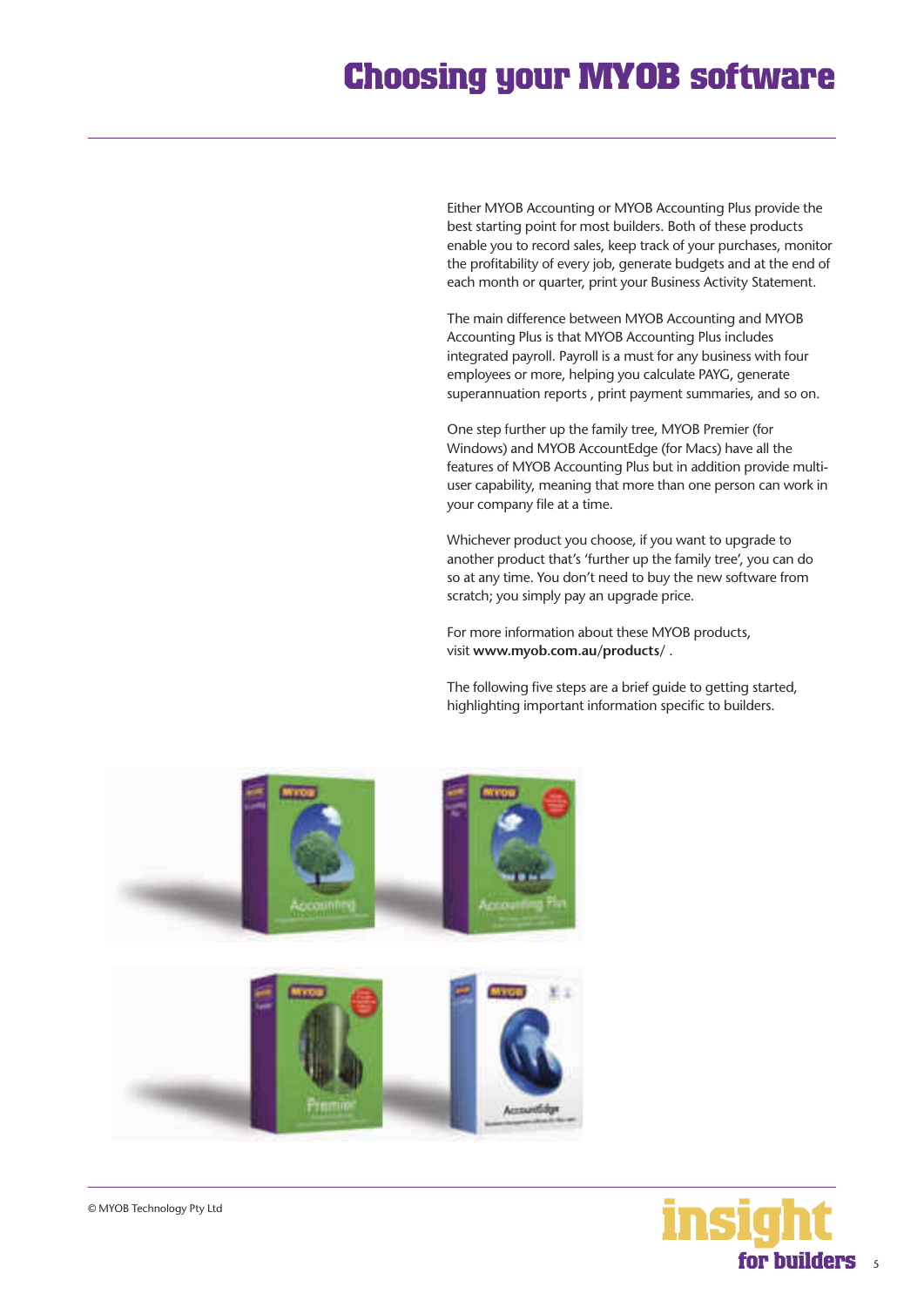### <span id="page-5-0"></span>**Creating your accounts list**

When you create a new company file for your business, the New Company File Assistant asks you to Build Your Accounts List, giving you the option of starting with a standard list. There are several templates relevant to the building and construction industry, including building contractor, construction company and developer. These templates provide account lists and are a good starting point. Don't worry if you can't find an accounts list that is perfect - you can add, change or delete as many accounts as you like.

### **Reviewing your accounts list**

Before entering your opening balances, you need to adapt your accounts list so that it suits the unique needs of your business.

Your accounts list is a list of categories to which you allocate all transactions. There are eight major account categories (or, for MYOB BusinessBasics and MYOB FirstEdge, there are six categories).

| <b>Account Category</b> | What it means                                                                                                                                                                                                                                                                           |
|-------------------------|-----------------------------------------------------------------------------------------------------------------------------------------------------------------------------------------------------------------------------------------------------------------------------------------|
| <b>Assets</b>           | Things you own, or that people owe you. Put your new equipment or tool purchases here.<br>Asset account numbers start with 1.                                                                                                                                                           |
| Liabilities             | What you owe to other people. Includes loans, taxes payable and outstanding supplier accounts.<br>Liability account numbers start with 2.                                                                                                                                               |
| Equity                  | This is your "interest" in the business, the profit or loss that your business has made. Examples of equity<br>accounts are retained profits, partners' drawings, or capital contributions.<br>Equity account numbers start with 3.                                                     |
| Income                  | Money in! Everything you invoice to your customers.<br>Income account numbers start with 4.                                                                                                                                                                                             |
| Cost of sales           | Cost of sales is the direct costs of your jobs, e.g. materials, freight, or employee labour.<br>Cost of sales account numbers start with 5.                                                                                                                                             |
| <b>Expenses</b>         | Overheads. The day-to-day running costs of your business. Includes advertising, bank charges, or motor<br>vehicle costs.<br>Expense account numbers start with 6.                                                                                                                       |
| Other Income            | Extraordinary income that is not really part of your everyday business. Could include compensation<br>income or capital gains.<br>Other Income account numbers start with 8. This account category is not available in MYOB<br>BusinessBasics or MYOB FirstEdge.                        |
| <b>Other Expenses</b>   | Extraordinary expenses that are not really part of your everyday business. Could include lawsuit expenses,<br>capital losses, or fire damage costs.<br>Other Expenses account numbers start with 9. This account category is not available in MYOB<br>BusinessBasics or MYOB FirstEdge. |

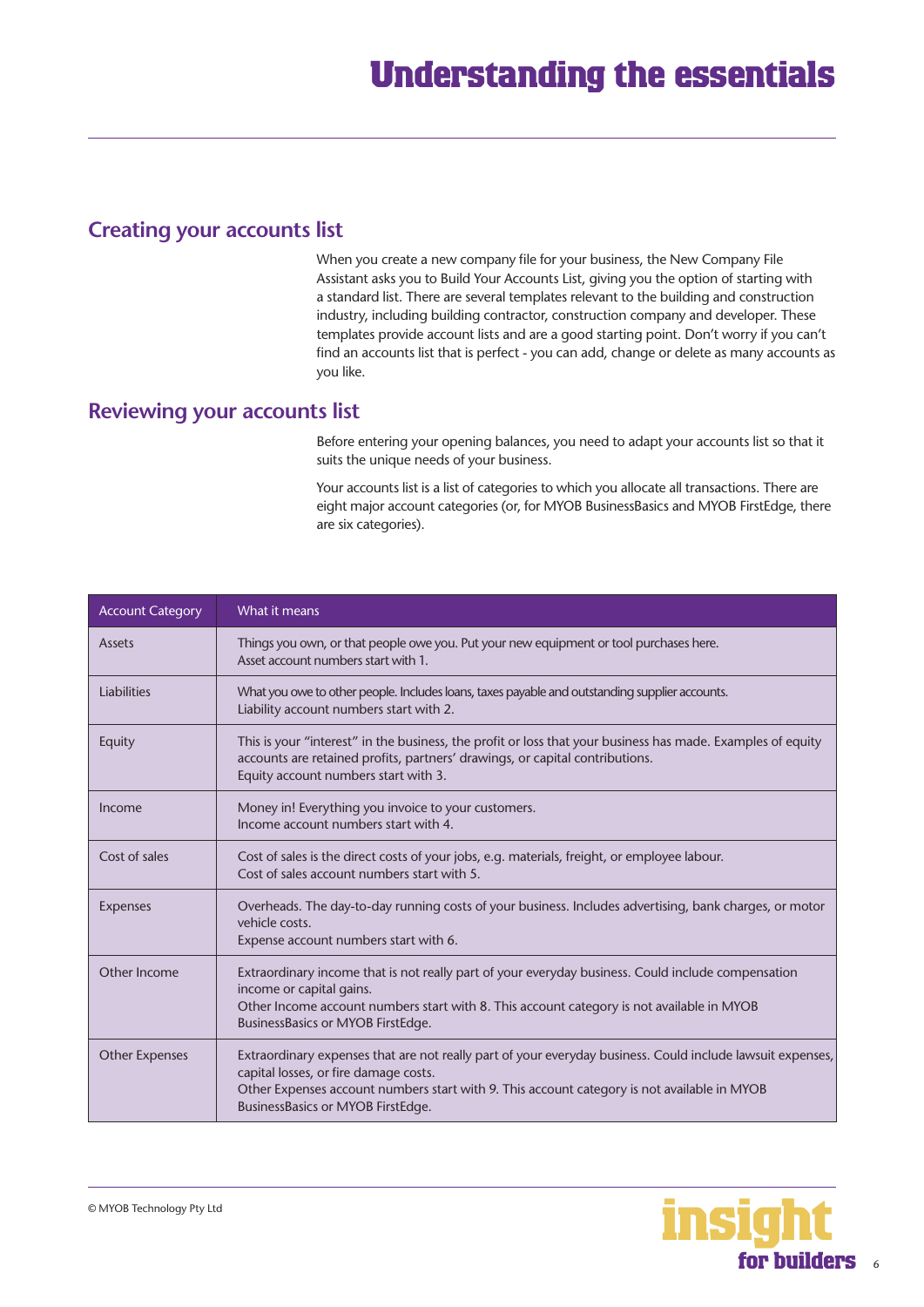### **Checking your preferences**

You can customise all MYOB software so that it works for your business the way you want it to. You can do everything from changing the appearance of your windows, to automatically requesting a backup prompt each time you quit the program. It all happens via the Preferences command.

To review your preferences, go to the **Setup** menu, choose **Preferences** and then explore the **System, Windows, Reports & Forms, Banking, Sales, Purchases** and **Security** tabs. Remember—your choice of preferences does not commit you to this for ever and ever, for you can change your preferences at any time.

One preference setting is recommended, especially for new users. Make your company file changeable. If you make mistakes, you can correct them, without needing to make complicated reversing journals. To do this, go to the **Security** tab in the **Preferences** window. Clear the **Transactions CAN'T be Changed; They Must be Reversed** preference.

### **Setting up opening balances**

Next you need to enter opening balances.

To enter opening account balances, go to the **Setup** menu, choose **Balances**, and then **Account Opening Balances**. To enter opening balances for outstanding customer accounts, go to the **Setup** menu, choose **Balances**, and then **Customer Opening Balances**. To enter opening balances for outstanding supplier accounts, go to the Setup menu, choose **Balances**, and then **Supplier Opening Balances**.

To get up and running, you only need to enter opening balances for a few accounts. Bare essentials will probably include your bank account and total customer accounts outstanding. Your opening account figures won't balance, but this out of balance amount simply goes to the Historical Balancing account. You or your accountant can fix this later.

# **Getting ready to go**

Before you start entering transactions, work out how you intend to back up your company file. If your file is going to contain very few transactions, you may be able to fit your backup onto floppy disk. Otherwise, you'll need to have a CD burner or a zip drive.

You might have been lucky so far, but nobody can guarantee continued immunity to power surges, theft, fire or hard disk failure. If you don't organise a backup system now, you'll probably forget about it until it's too late—and then you'll be sorry.

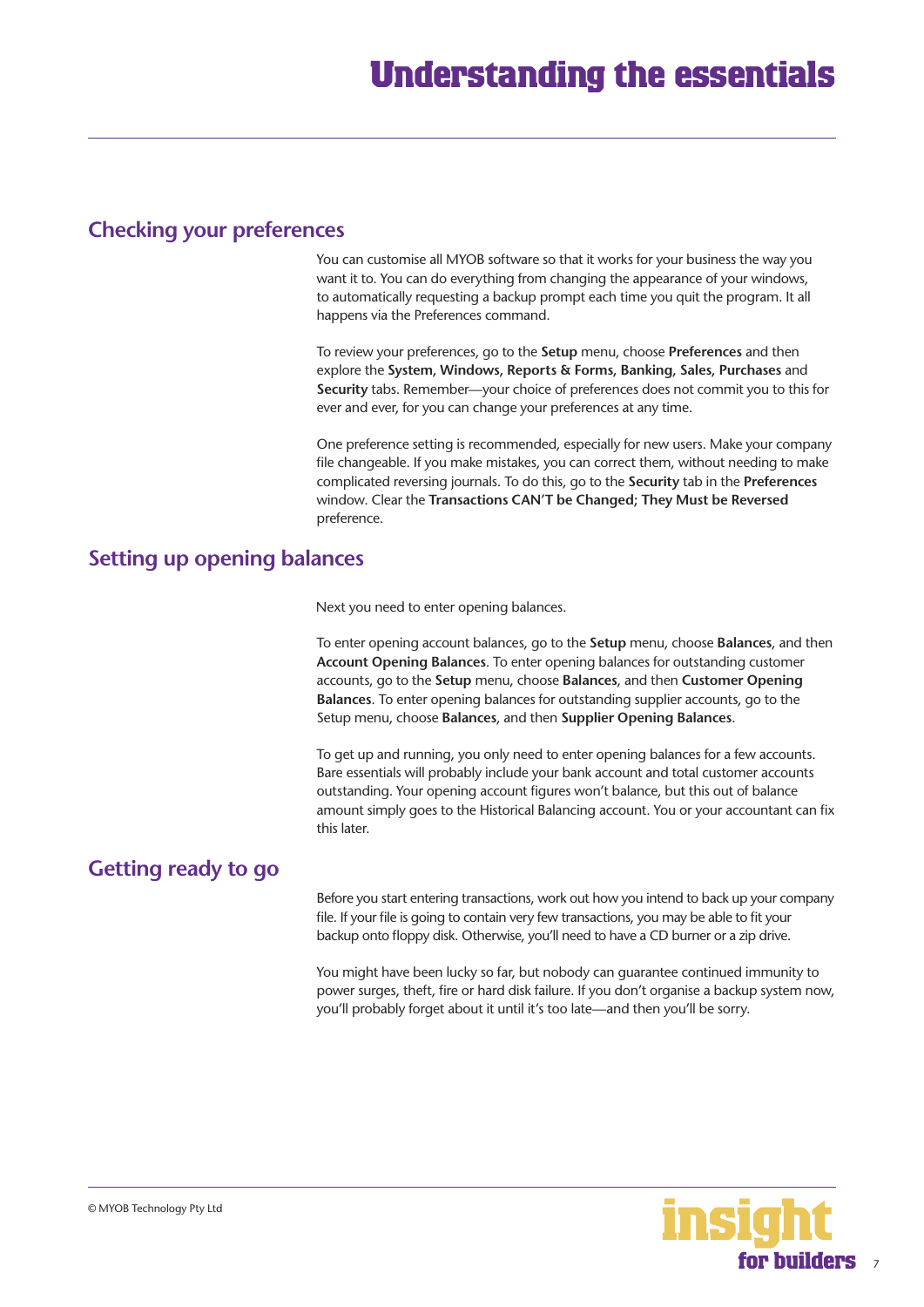# **Creating invoices and quotes**

<span id="page-7-0"></span>Most builders don't raise that many invoices during the course of a month, but the ones they do raise can be complicated, due to deposits in advance, progress payments and retainers.

MYOB software makes it easy to keep track of who owes you what, as well as helping you generate invoices showing all progress payments due and amounts paid so far. Even better, it's easy to generate professional-looking quotes, keep track of all outstanding quotes and once quotes are accepted, turn them into sales with a click of a button.

### **Setting up your first invoice**

Whenever you create a sale, you can choose between three main invoice layouts: **Service, Item** and **Professional** (MYOB Accounting Plus, MYOB Premier and MYOB AccountEdge have a **Time Billing** format also). For most builders, the **Service** layout is the most appropriate.

Here's how to create your first invoice:

- 1. Go to the **Sales** command centre and click **Enter Sales** (or, for MYOB BusinessBasics and MYOB FirstEdge, go to the **Sales** command centre, click **Sales Register** and then click **New Sale**).
- 2. Select a customer, or enter the name in the **Customer** field.
- 3. Click **Layout** and select **Service**.
- 4. Enter a description.
- 5. As the Account Name or Account # (whether you select accounts by name or by number depends on your preference settings), choose an appropriate income account. Income account numbers always start with **4**.

### **Creating your first invoice is easy**

| Customer 431                          | [Calveron, Januar                                                                                            | I Twee GLCOD                                                     |                                                    | <b>P Technistis</b> |
|---------------------------------------|--------------------------------------------------------------------------------------------------------------|------------------------------------------------------------------|----------------------------------------------------|---------------------|
| Digital Call                          | Janes Caneren<br>34 Daltay Avenue<br>Musulakan Vistoria (XXV)                                                | tronica B. 0000004<br>Date: 17/06/2003<br>*FD B Guin AZE         |                                                    |                     |
|                                       | <b>D'escapon</b><br>for construction of genten shed, including council replication fees and                  | 7.44941<br>4.2282                                                | Amort<br><b>CHEST</b>                              | a s<br>w            |
| Sérienne<br>Ship Vite<br>Forming Date | Connert Thiet pid                                                                                            | Sibhahak<br><b>Finishi</b><br>Tas.rdi.<br>- Total Amount         | \$2,000.00<br>\$1.00<br>$9.4 - 1.0$<br>\$2,900.00. |                     |
|                                       | Stored Mater: LS de Tacerre, Janes<br><b>Rainod Source: Video Pager</b><br>Alexandr Times Present or Service | <b><i>Pad Today</i></b><br>Famed Hellsid<br><b>Belenser Dues</b> | 21.86<br>如果防备                                      | C-Definition        |

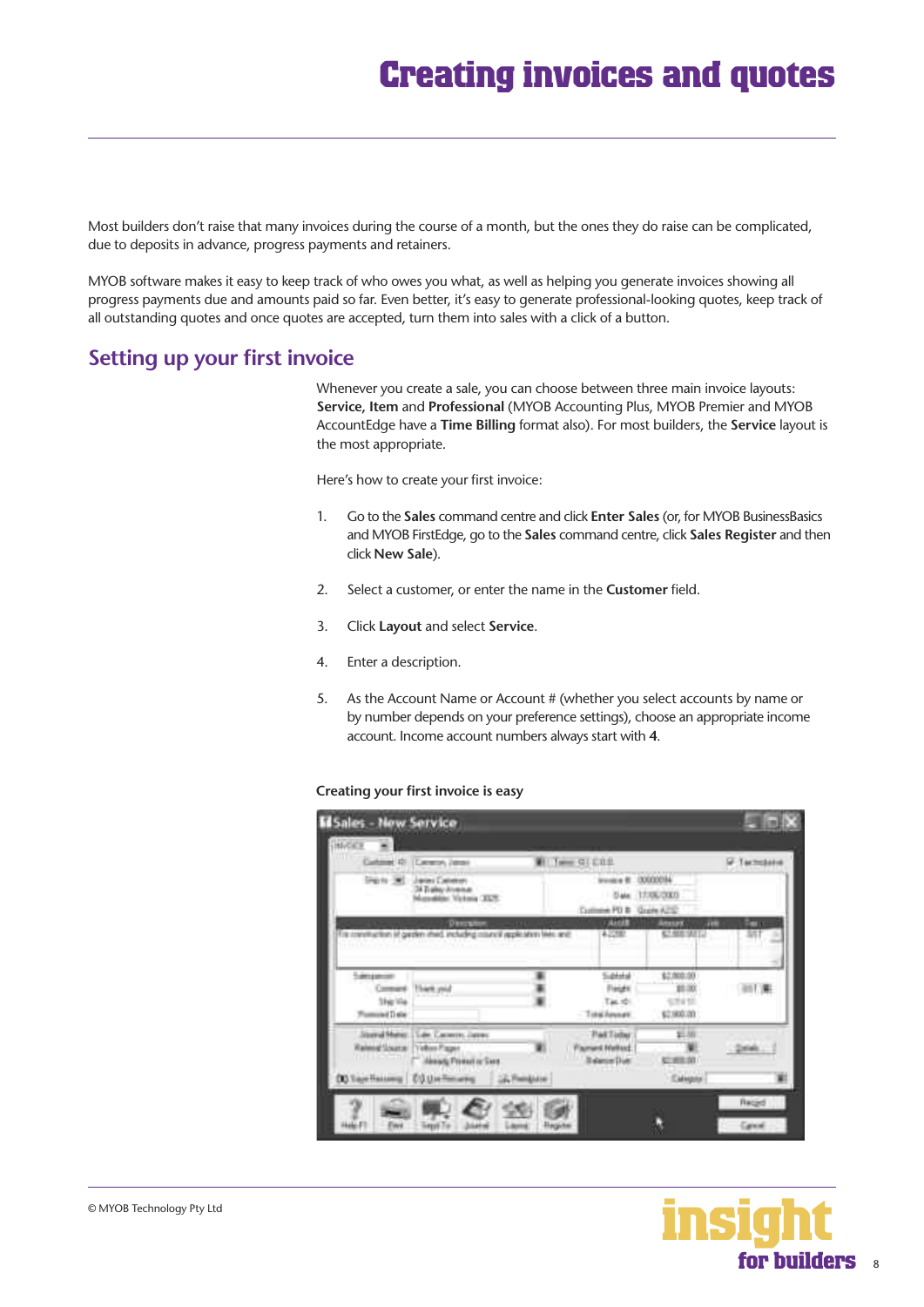## **Adapting the layout of your invoice**

With all MYOB software, you can customise your invoices so that they look exactly as you want them to look. You can change the fonts, add your own logo, draw boxes, add comments and much more. All you have to do is go to the **Sales** command centre, click Print Invoices and then click **Customise** (refer to MYOB help for more details on form customisation).

Below is one possible way in which an invoice could be customised.

|                                          |                                                                           | Bob's Building Services<br>Adamsio 212 sinn ann<br>Fhome (24 hour): 1800 555 555<br>Fax (24 hour) (2 9292 929)<br>Web: www.bebshuilding.com.au<br>PO Box 128, Wethwill Park, NSW 2121 |
|------------------------------------------|---------------------------------------------------------------------------|---------------------------------------------------------------------------------------------------------------------------------------------------------------------------------------|
|                                          | <b>TAX INVOICE</b>                                                        |                                                                                                                                                                                       |
| <b>Hill Tar</b>                          | Kidy Lewis<br>Unit 3, Smattersiten<br><b>Uhopia</b><br><b>LISTAS SYST</b> | Date: 13 March 2014                                                                                                                                                                   |
| Description :<br>signification fast<br>۰ | For construction of gurinn shed, including council application from       | Charge<br>\$2,720.00                                                                                                                                                                  |
|                                          | Note: This investa includes \$254.15 CIT?                                 |                                                                                                                                                                                       |
|                                          |                                                                           | Total Amerget Due<br>12,606.00                                                                                                                                                        |

**You can customise an invoice to look just the way you want it to**

### **Creating customer quotes and orders**

Sales have three different statuses: **Quote**, **Order** and **Invoice**. You can select the status in the top-left corner whenever you create a sale.

- Quotes are an ideal way to provide estimates to customers without creating a transaction. A quote has no impact on your financial figures and can be changed to an invoice at any time.
- An order (not available in MYOB BusinessBasics or MYOB FirstEdge) is a sale that you expect to occur sometime in the future. Like quotes, orders don't affect your financials; they merely store sales information until you're ready.



9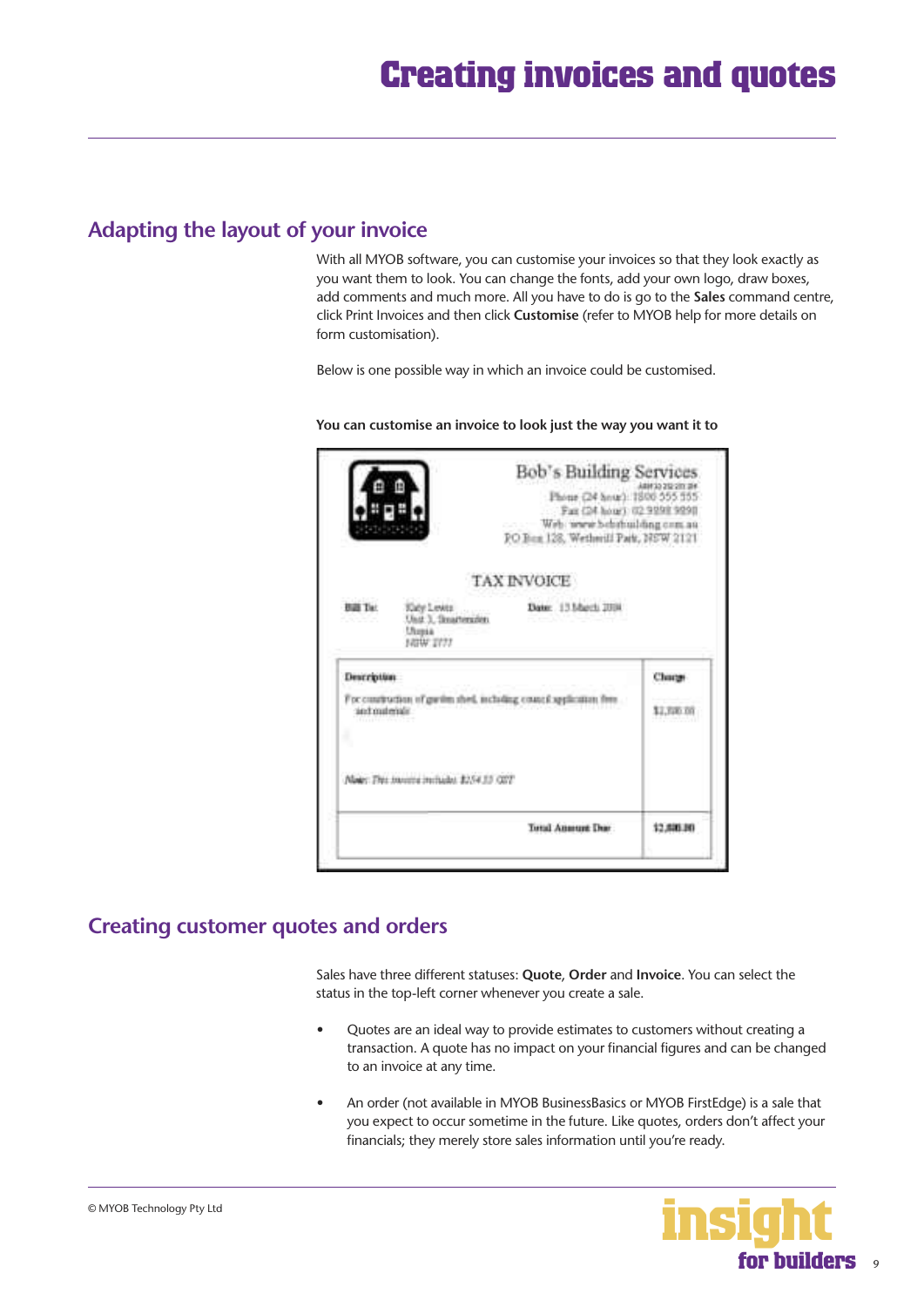### **Finding a list of quotes and orders**

Go to the **Sales Register**, click either the **Quotes** tab or the **Orders** tab and you'll see a list of all your outstanding quotes and orders.

### **Changing quotes or orders into invoices**

To change a quote or an order into an invoice, simply go to the **Sales Register** and click either the **Quotes** tab or the **Orders** tab. Highlight the quote or order and then click **Change to Invoice**. The quote or order will appear, ready for you to update as necessary and record as a final invoice.

Even when a quote is changed to an invoice, you can still find the original quote in the **Sales Register**. If you want quotes to be removed after they have been changed to an invoice, go to the **Setup** menu, choose **Preferences**, click the **Sales** tab and then mark the **Delete Quotes upon Changing to and Recording as an Order or Invoice** checkbox.

### **Providing different payment options for your customers**

MYOB Software has a relationship with the Commonwealth Bank, meaning that by subscribing to a special service called MYOB M-Powered® invoices, you can offer your customers the choice of paying invoices by BPAY®, Postbillpay (at all Australia Post outlets) or by credit card over the phone.

The main advantage of this service is that by providing more ways for your customers to pay you, you'll be paid quicker, not to mention the fact that receiving electronic payments is less time-consuming than receiving cheques. Also, by offering these facilities you will make your business look that much 'bigger' and more professional.

For more information about MYOB M-Powered invoices, or to download the Product Disclosure Statement, visit **www.myob.com.au/m-powered/** .

### **Seeing how much you're owed**

From the **Sales** command centre, click the **Analysis** down-arrow and choose **Receivables** from the menu that appears, or for MYOB BusinessBasics and MYOB FirstEdge, simply click **Analyse Receivables**. You'll see a summarised Analyse Receivables report, aged as at the current date, showing the names of all customers who owe you money and how overdue they are. You can click the zoom arrows next to any customer's name to go straight to a detailed breakdown of their outstanding invoices.

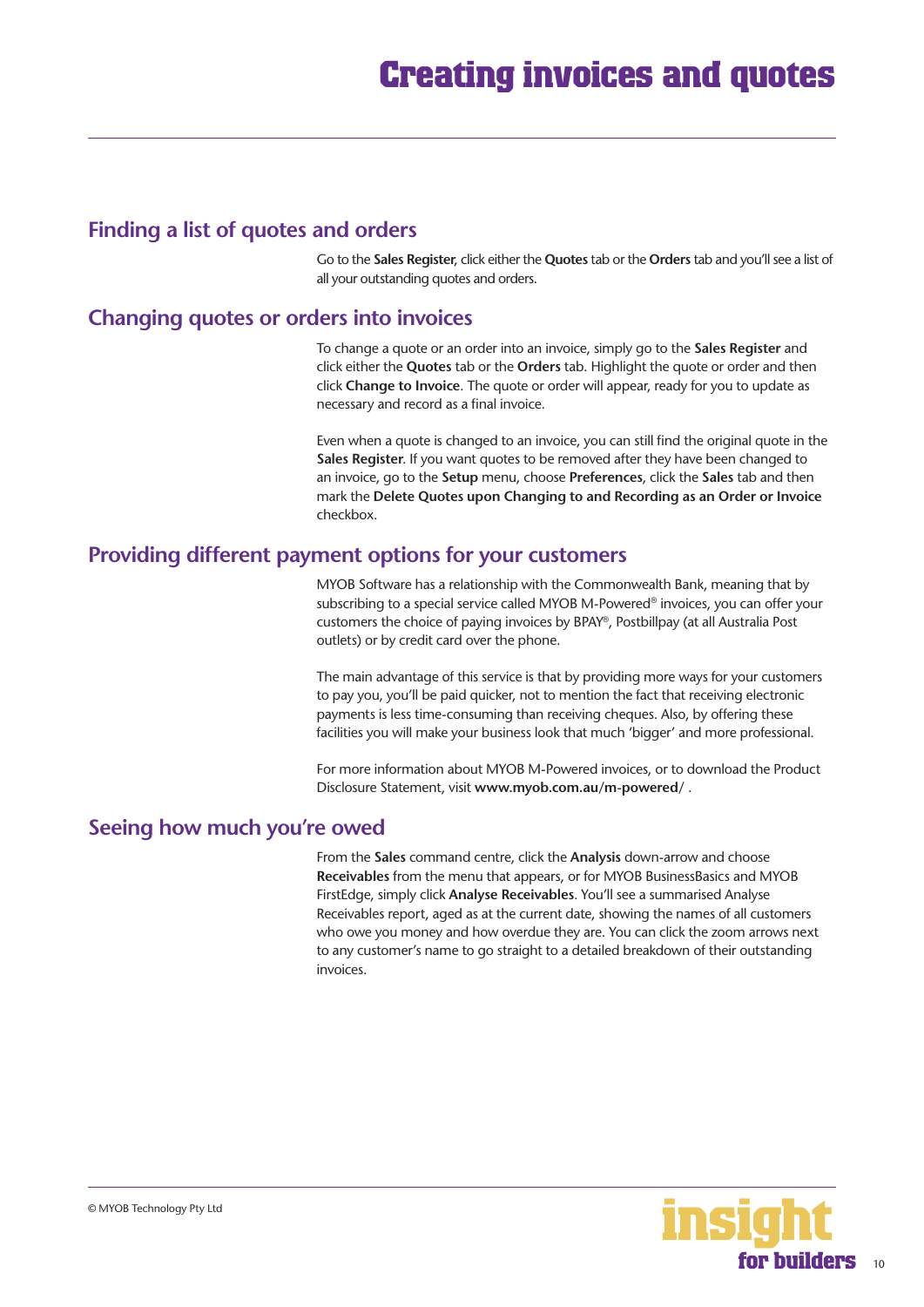# **Case study - Tom's Kitchens**

# <span id="page-10-0"></span>**Business Name: Tom's Kitchens**

# **Overview:** Tom uses MYOB Accounting.

Tom designs, builds and installs custom-built kitchens. He employs two carpenters, an apprentice and several subcontractors.

Tom uses MYOB Accounting for all customer sales. He uses the **Sales** command centre to generate professional-looking quotes, and when a job is accepted, he converts the Quote to an Order, details the schedule of progress payments in the body of the Order and then re-prints this for the customer.

Tom raises a new Invoice (not an Order) every time a progress payment falls due and this way the Receivables reports always make sense, telling him who owes money, and from when.

To make his kitchen business more profitable (custom-kitchens are tricky, because profit margins are typically small), Tom has raised his prices. To ensure he doesn't start losing too many jobs because of price, he reviews outstanding Quotes by looking in his To Do List and after a few weeks, contacts customers to ask them if they intend to go ahead with the quote (and if not, why not).

Every time he raises an invoice, Tom notes how customers heard of him in the **Referral Source** field. In this way, Tom can generate summary reports every few months that show what value of sales came from each source (newspapers, word of mouth, Yellow Pages, etc.).

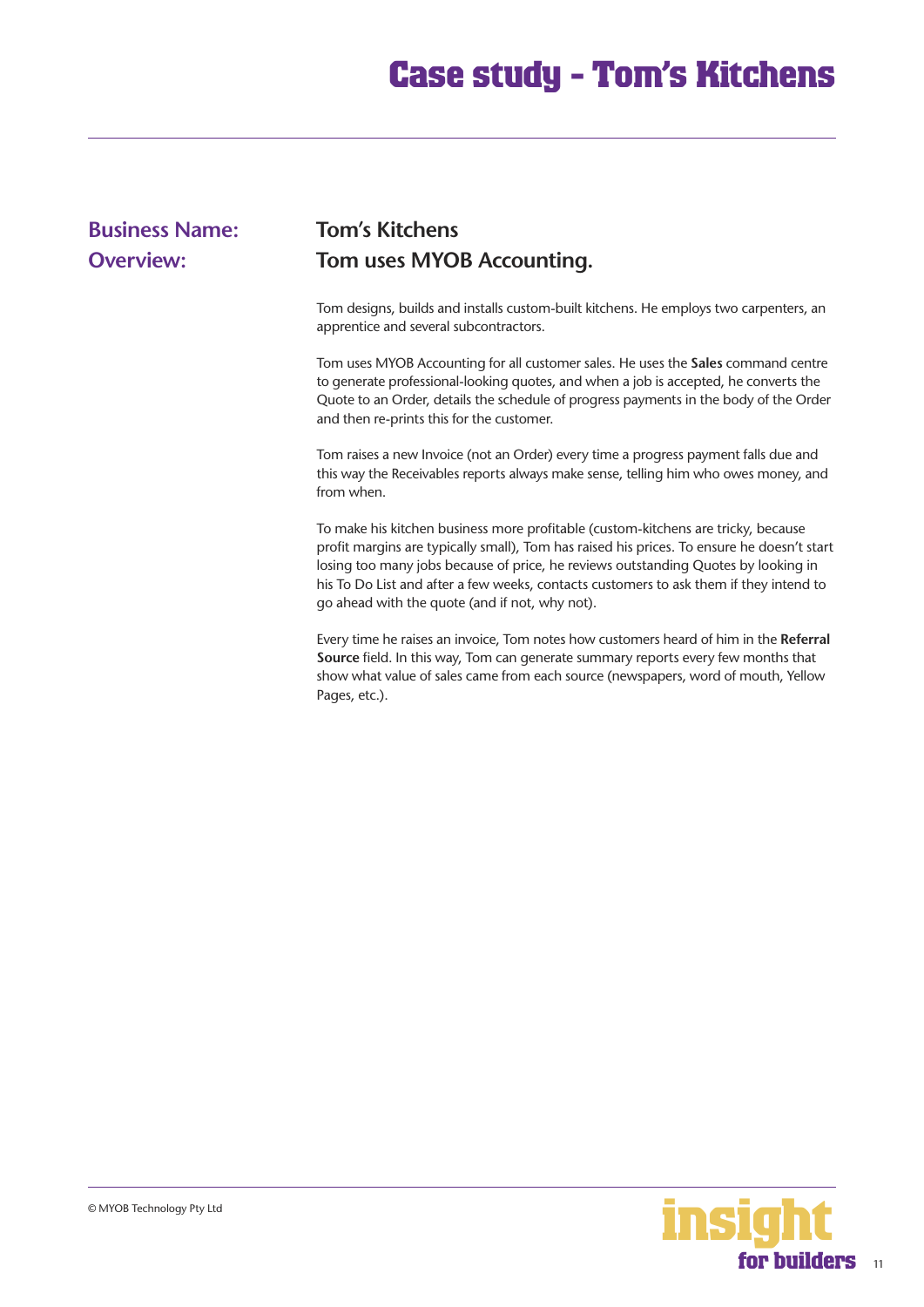# **Retentions and progress payments**

<span id="page-11-0"></span>The biggest thing to be wary about when generating invoices for either retentions or progress payments is to make sure you select the correct tax code. If you're unsure whether you're coding invoices correctly, speak to your accountant.

## **Creating an invoice when there's a retention**

Some builders have agreements with their client that a certain amount of the final payment be withheld for a warranty period. For example, a client might withhold \$10,000 of the final payment for three months after the building is completed, so that they can ensure that all work is completed to their satisfaction.

- 1. Create a new asset account called Retentions Held and a new liability account called Liability for Defects
- 2. Make a sale to the customer, but split the sale across three lines:
	- The first line shows the amount due now, with GST as the tax code, and is allocated to a regular income account.
	- The second line shows the amount of retainer due, with N-T as the tax code, and is allocated to your Liability for Defects account.
	- The third line shows the retainer once more, but this time as a minus amount. Use N-T as the tax code and allocate this line to your Retentions Held account.

### **Dealing with retentions**

| w                                                                      | Cumplet (Brill Service, Lanes)                                     |                 | 8 Tays 0. COD                                           |                                                                        | U Tachekine |
|------------------------------------------------------------------------|--------------------------------------------------------------------|-----------------|---------------------------------------------------------|------------------------------------------------------------------------|-------------|
| The to 190                                                             | <b>Janet Canerey</b><br>34 Saley Freeza<br>Hondaler Values 3525    |                 | Eatone (1) E. Barn 422                                  | on 8 ISSUED<br>Tues (11/18/2003)                                       |             |
| Fadding to DeLt. TJ Eleterrorius Struits                               |                                                                    |                 |                                                         | 10111011                                                               | Two:        |
| Hadamer, pc per context                                                | The London of the Bird of the market guilty, he following receives |                 | 4 DS<br>204183                                          | <b>1200,000,000 CH</b><br><b>BY ELMINOLD BY CLE</b><br><b>CTS-R4-R</b> | 쀲           |
| nation lappear was at interest<br>and the of the sale isn't legislate. |                                                                    |                 | 4.1799<br>11690                                         | <b>11,700,00</b><br><b>JEED BROOT</b>                                  | 罰           |
| Coleopartum<br>Cernett Their and<br>SNHMA<br>Peymont Date:             |                                                                    |                 | <b>Subscript</b><br>Fingh<br>Tac H<br><b>East knock</b> | 422,330.00<br><b>3110</b><br>SVR 260 M<br><b>LTP_SELED</b>             | 7848        |
| <b>Journal Massic</b><br><b>Giorno Insere: l'Inter-Fazer</b>           | Trake Community Joseph<br>Heads Farest in Term                     |                 | <b>Fled Today</b><br>and Visitical<br>Edward Dut        | 90.133<br>4317.0033                                                    | Driam 1     |
|                                                                        | O'Karfiscova 03 Uniferents                                         | Like Foreignman |                                                         | <b>Simpse</b>                                                          |             |
|                                                                        |                                                                    |                 |                                                         |                                                                        | Recipit     |

At this stage, (after the customer has paid the amount due, not including the retention), your receivables report won't show the retention as owing (which is correct, as it's not yet due), but your Balance Sheet shows the amount that's being held in a retention asset account, as well as the liability for defects. Perfect!

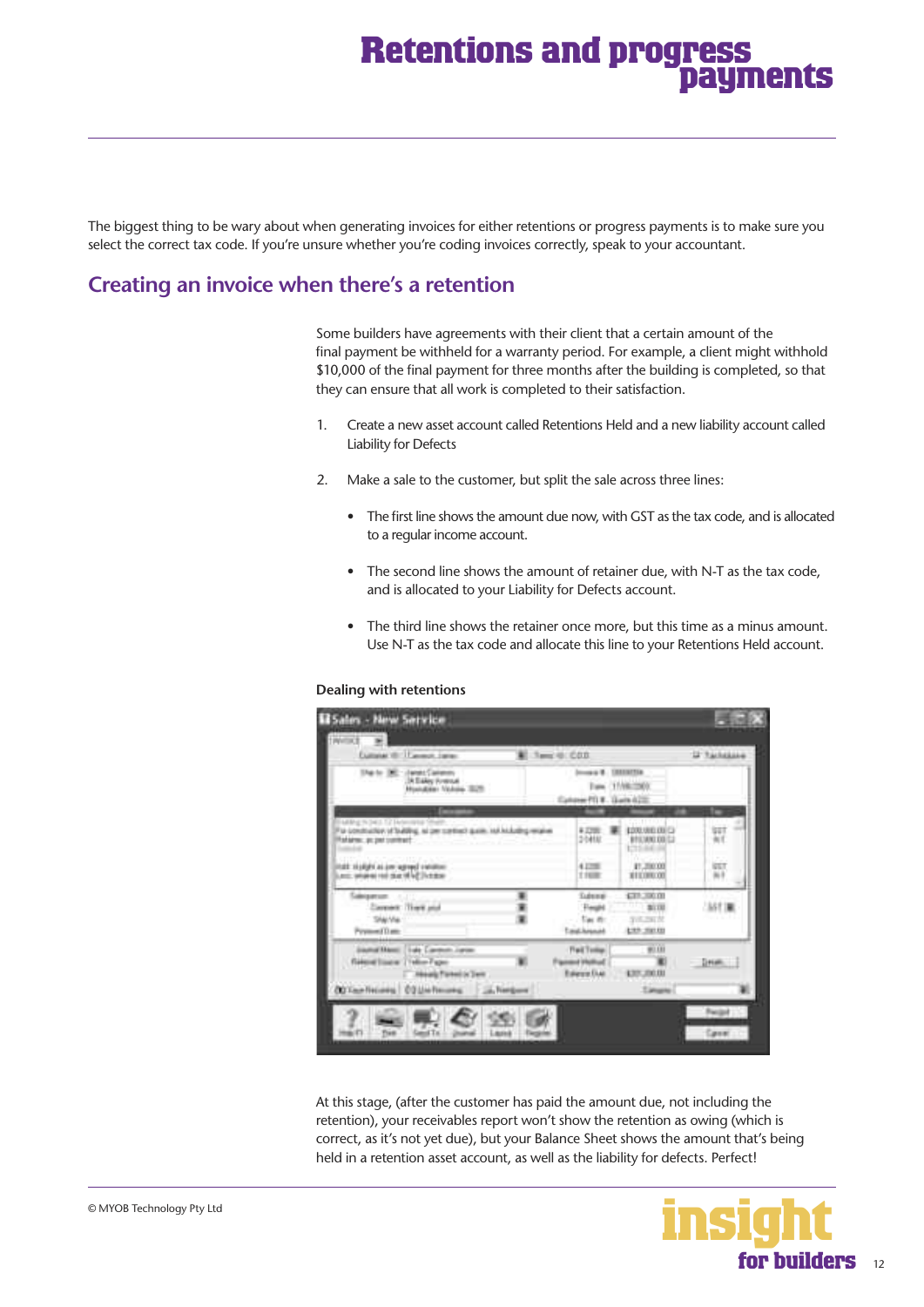# **Retentions and progress payments**

### **Invoicing for the retention and receiving payment**

- 1. When you reach the end of the contract, raise an invoice for the value of the retainer, with GST as the tax code.
- 2. When you receive this payment, record the payment as normal in the **Receive Payments** window.
- 3. To clear the asset and liability accounts back to zero, go to the **Accounts** command centre and click **Record Journal Entry**. Record a journal that debits your Liability for Defects account and credits your Retentions Held account.

One last tip: when you start a new financial year, don't purge transactions in the Retentions Held account. This way, it's always easy to look up which retentions are outstanding and which ones have been paid.

### **Dealing with progress payments**

Most builders receive several progress payments on each job. Although the simplest way to deal with this situation would be to raise an invoice for the whole amount, and then apply the progress payments as they are paid, the downside of this method is that your receivables are overstated (as clients don't really owe you money until the end of each stage), and it's hard to make sense of your Profit & Loss on a monthly basis.

The way around this is to raise an invoice at the beginning of the job that shows the total due, along with a payment schedule, similar to the one shown in the following screenshot. However, in the top-left hand corner of the invoice, select Order as the status (orders don't show up in your receivables and do not affect your financials).

#### **El Salas - New Service** *CARDON* э  $v_{\rm rms} \in \pm 0.01$ if Tarkis a 8 TERRATA Eas: 17/06/2004 **FCA Ham 678** attraceuto wr Mus. ele ser dan in communicated \$2,200<br>hard dan in delivery of a gloried \$10,000<br>with the incompanies \$1,000 H 僵  $\blacksquare$ Suit  $1 - 300$ **Connect That you** arrie ٠ Twidth 3100 **Use the** far is  $\overline{\mathbf{m}}$ company Factory **Krist** show Far u **ALIMAN A** 凗 **Futbol of Science COMMA Bissens Dier** Alexander Primered at Start **COUNTIN** Cana

**Dealing with progress payments**

As you progress through the job, raise an Invoice (not an Order) for each stage of the job. At the end of the job, simply delete the initial order.

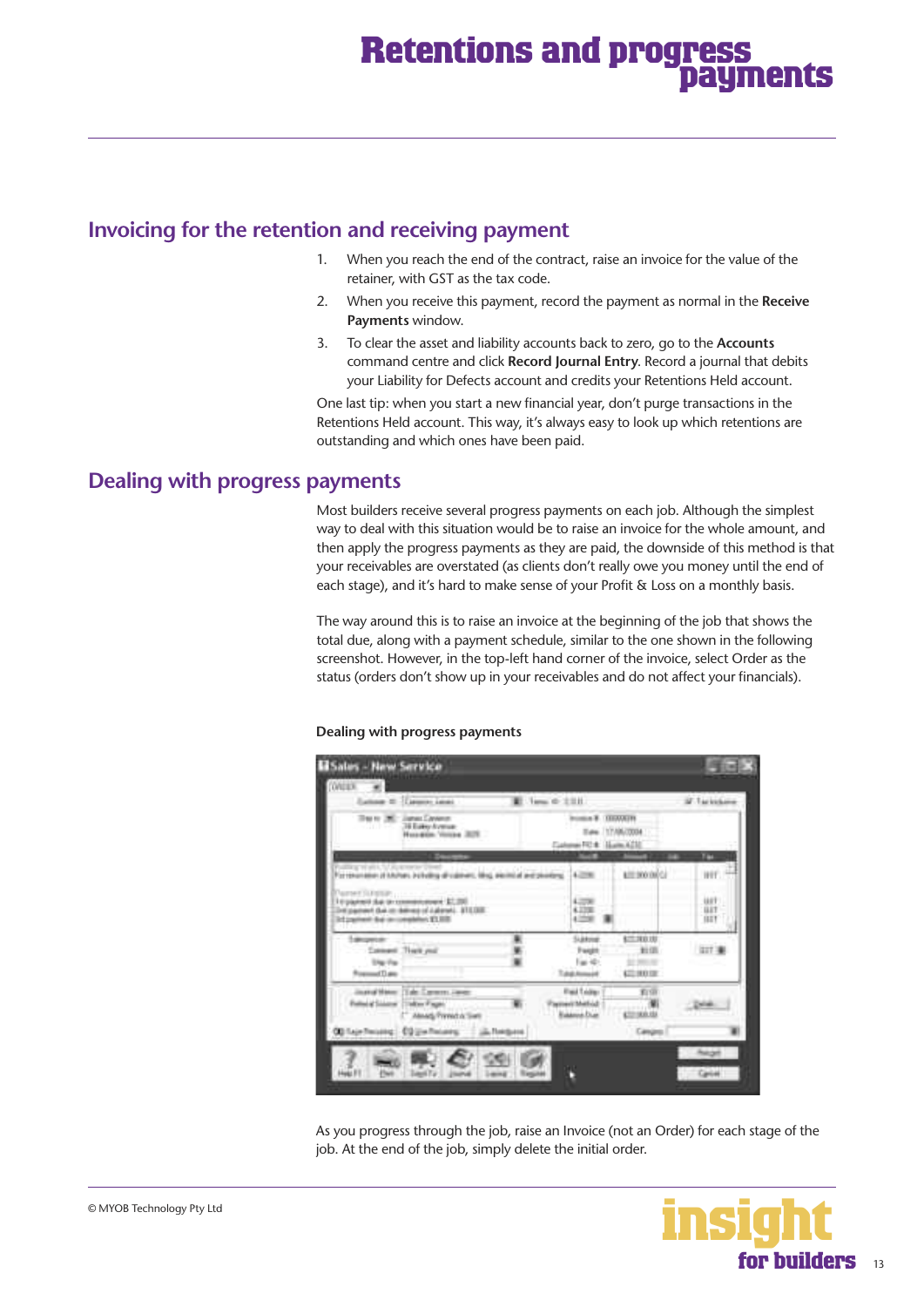# **Retentions and progress payments**

### **Creating reminders when progress payments or retentions fall due**

You can use your To Do List to create reminders that pop up automatically when progress payments or retentions fall due. (Note that the To Do List is not available in MYOB BusinessBasics or MYOB FirstEdge.)

- 1. Go to the **Card File** command centre and click **Cards List**.
- 2. Highlight the customer name, click Log and then click **New**.
- 3. Create a separate contact log entry for each payment due. Enter a description in the **Notes** field such as "First Progress Payment Due" and enter the due date in the **Recontact Date** field.
- 4. Once complete, you can go to the **Contact Alert** tab in your **To Do List** at any time to see a list of the payments that are due (note that these payments won't appear in this list until they're due).

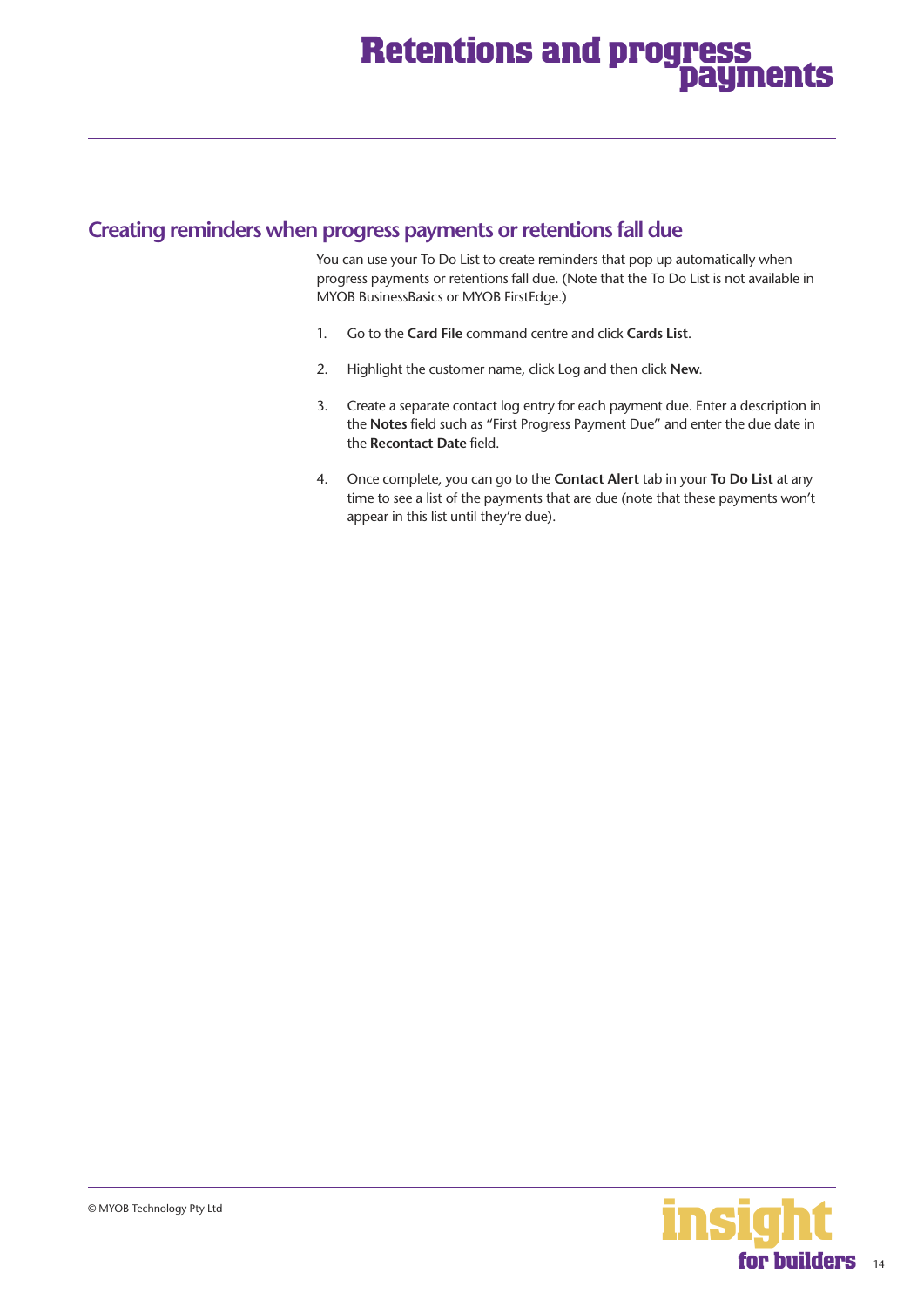# **Dealing with suppliers**

<span id="page-14-0"></span>Most builders end up with substantial amounts owing to suppliers. To keep track of how much is outstanding, record all supplier invoices using the **Enter Purchases** window when you receive them (accessible from the **Purchases** command centre).

Later, when you pay these invoices, use the **Supplier Payments** window. (Note that the **Purchases** and **Supplier Payments** functions are not available in MYOB BusinessBasics or MYOB FirstEdge.)

By working in this way, you have a few advantages:

- At the click of a button, you can see exactly how much you owe to suppliers.
- It's easy to see whether accounts are overdue (and by how much) before things get out of hand.
- If you report for the GST on an accrual basis (as opposed to a cash basis), then you can claim the GST on bills you've received, but haven't yet paid.
- You'll be prompted when early payment discounts fall due.
- You can plan your cashflow better.

Incidentally, a simpler way of working is to record expenses as they are paid, using the **Spend Money** window in the **Banking** command centre. You can read about this way of working in the MYOB Software for Tradespeople guide.

### **Recording a supplier invoice**

Builders tend to use one of two layouts when recording purchases: either an Item layout or a Service layout. An Item layout works well if you want to generate purchase orders and keep track of costs for every item you buy, but of course, the downside is that recording this kind of detail is very time-consuming. In practice, most builders record purchases using a Service layout.

Here's how to record a purchase:

- 1. Go to the **Purchases** command centre and click **Enter Purchases**.
- 2. Click **Layout** and select either **Item** or **Service** as your layout.
- 3. Enter the supplier name and if required, enter the purchase order number.
- 4. Check the date and enter the supplier's invoice number in the **Supplier Inv#** field.
- 5. For item invoices, enter the **Quantity** and **Item Number** and check the **Price**. Enter each line one at a time, making sure the final total tallies.
- 6. For service invoices, choose your allocation account in the **Acct#** field (materials and subcontractors normally go to a 5- account, expenses such as telephone normally go to a 6- account). Don't worry about detailed descriptions, as they're usually not necessary. A general description such as 'materials' does just fine.
- 7. Don't forget to complete the **Job** column if you're tracking the profit on each job or contract.
- 8. Make sure the GST total matches with your supplier invoice, and then click **Record**.

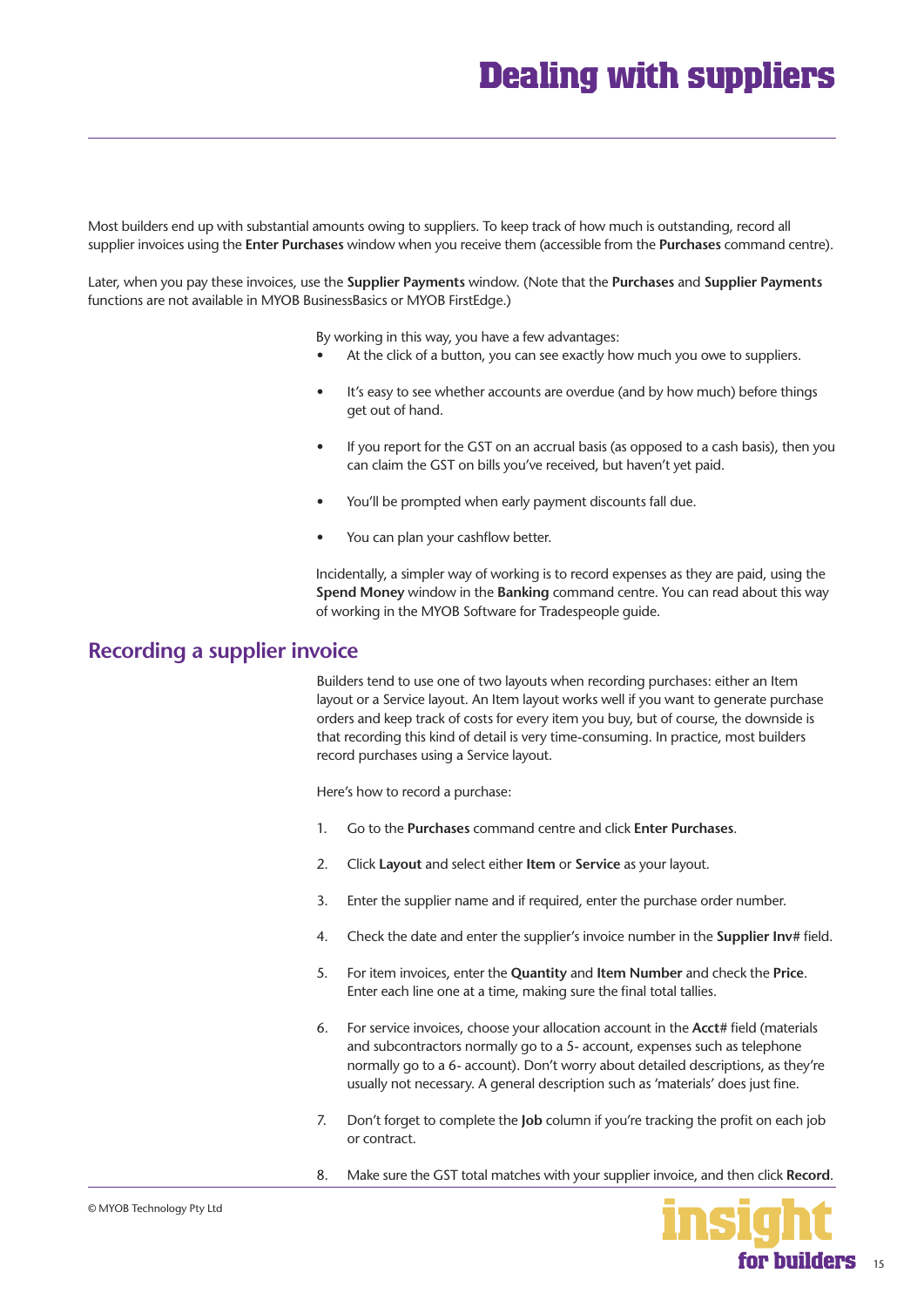# **Dealing with suppliers**

| Supple ID: LIST Fire                                                      | Tens CT Nat 3th and DM                |                              | <b>P</b> Tachdulus |
|---------------------------------------------------------------------------|---------------------------------------|------------------------------|--------------------|
| Clearman Pts 11d.<br>tex (d):<br>(fi Spanji Street)<br>Blastburs<br>TE ME | Francis #. 2000000<br>September 13502 | Day 17/00000                 |                    |
| <b>Henrich</b><br>seller second ex for the con-                           | $1 + 10E$                             | <b>311 EFG! IXI, connec-</b> | <b>Part</b>        |
| Denisé                                                                    | 1.0000.00<br><b>Tiaute</b>            | <b>MRID</b><br><b>MIDO</b>   | 2013               |
| <b>Ing Vie</b><br><b>Futurest Earn:</b>                                   | Tailor:<br>Total datument:            | <b>ATTN:</b><br>\$1.8%2.00   |                    |
| <b>Joana Marco - Auchann ART Free</b>                                     | Fac'l Mar                             | \$170                        |                    |
| boudy Presed in Sure                                                      | <b>Revealier</b>                      | <b>MAY, 107</b>              |                    |
| 00 Your Recoins: 70 United and                                            |                                       | <b>Calegral</b>              |                    |

### **Use MYOB software to help you track how much you owe to suppliers**

# **Sending purchase orders to suppliers**

If you want to fax or email purchase orders to suppliers, create a purchase in the way described above, except select **Order** in top left-hand corner, rather than **Bill**.

To fax or email this order, click Send To, and then select **Fax** or **E-mail** from the menu that appears. Follow the prompts to send your order.

You'll find that orders don't affect your financial figures, but you can convert them to purchases at a click of a button when the goods arrive. Simply open up the initial order (you'll find it under the **Order** tab in the **Purchases Register**), change any figures that need fixing and click **Bill**.

### **Paying suppliers electronically**

MYOB M-Powered payments enable you to make electronic payments to your suppliers directly from your MYOB software. Once you subscribe to this service, you can use your MYOB software to record payments in your company file and then transmit these payments electronically using a secure link. The M-Powered Services Centre monitors the progress of all payments and, at your request, emails or faxes remittance advices direct to your suppliers.

If you pay more than five suppliers per week, M-Powered payments are well worth the fees. If you were to put a value on your own time (or on your bookkeeper's time) and calculate how long it takes you to pay a supplier (including writing a cheque, printing a remittance advice, writing their address on an envelope, entering the payment into your MYOB company file, and so on) as well as the costs (the envelope, the stamp, the petrol to the post office, etc.), then chances are that paying a supplier is much more expensive than you think.

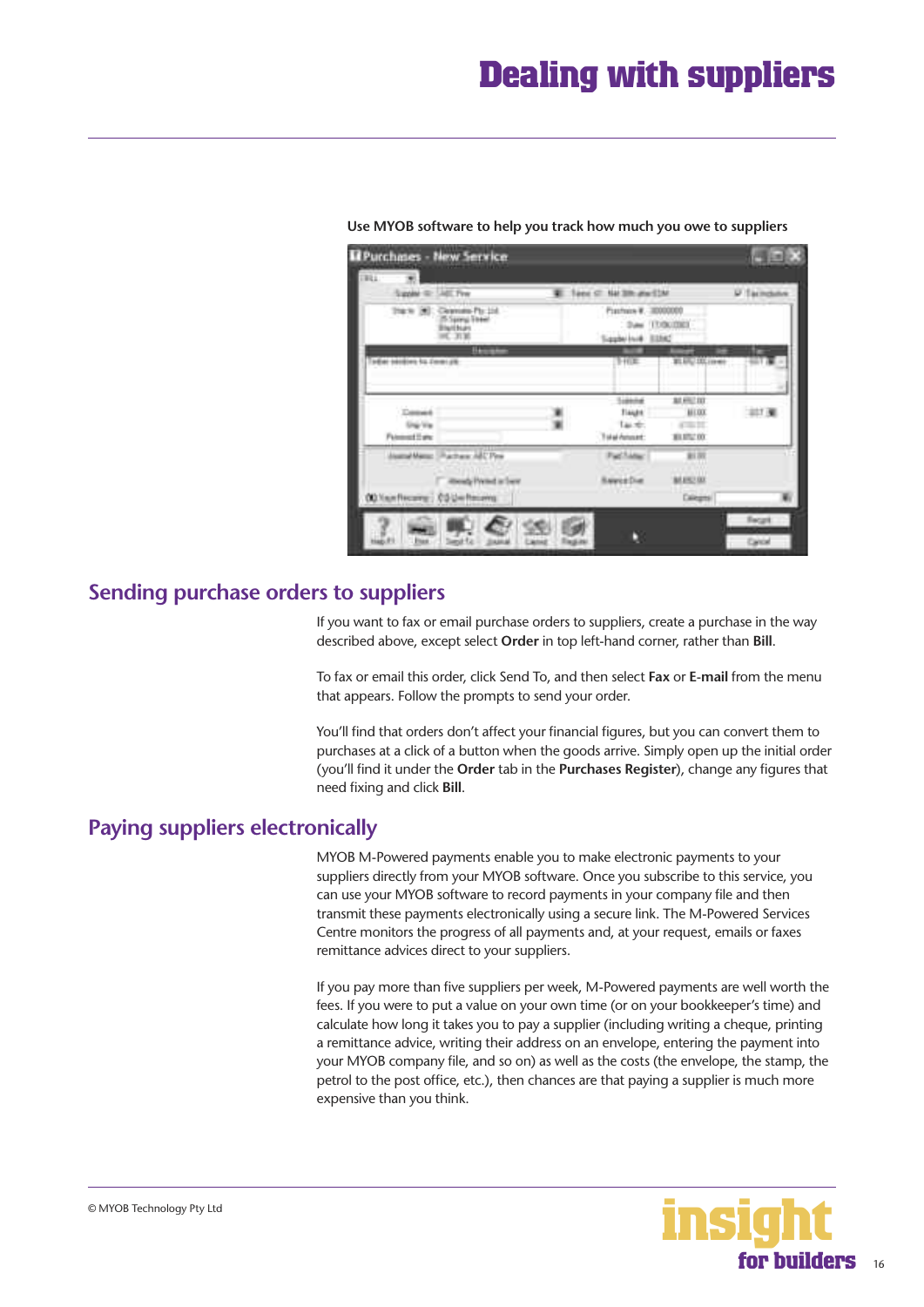### **Paying suppliers electronically**

M-Powered payments offer other benefits too, although these are somewhat less tangible. You can schedule payments to be made at future dates, ensuring that suppliers are paid on time, even when you're away from the business. Payments are more secure, as you pay directly from your account into your supplier's account (whereas cheques are more prone to fraud or getting lost in the mail). Finally, an M-Powered Services Centre keeps track of all online payments, including when payments are sent, when they're processed, if they fail due to insufficient finds, and so on.

To subscribe to M-Powered payments, all you have to do is click the **M-Powered Services Centre** icon that appears on the bottom-right of every command centre. (Note that M-Powered services are only available for MYOB Accounting 13.5 and MYOB Premier 7.5 or later.) For more information about M-Powered payments, including how to subscribe, the current pricing structure and the Product Disclosure Statement, visit **www.myob.com.au/m-powered/** .

### **How can I see at a glance how much I owe?**

Go to the **Purchases** command centre, click the Analyst down-arrow and choose **Payables**. You will see a summarised Analyse Payables report, aged as at the current date.

Click the zoom arrows to go straight to a detailed breakdown of any supplier's totals, or click **Print** to print the report.

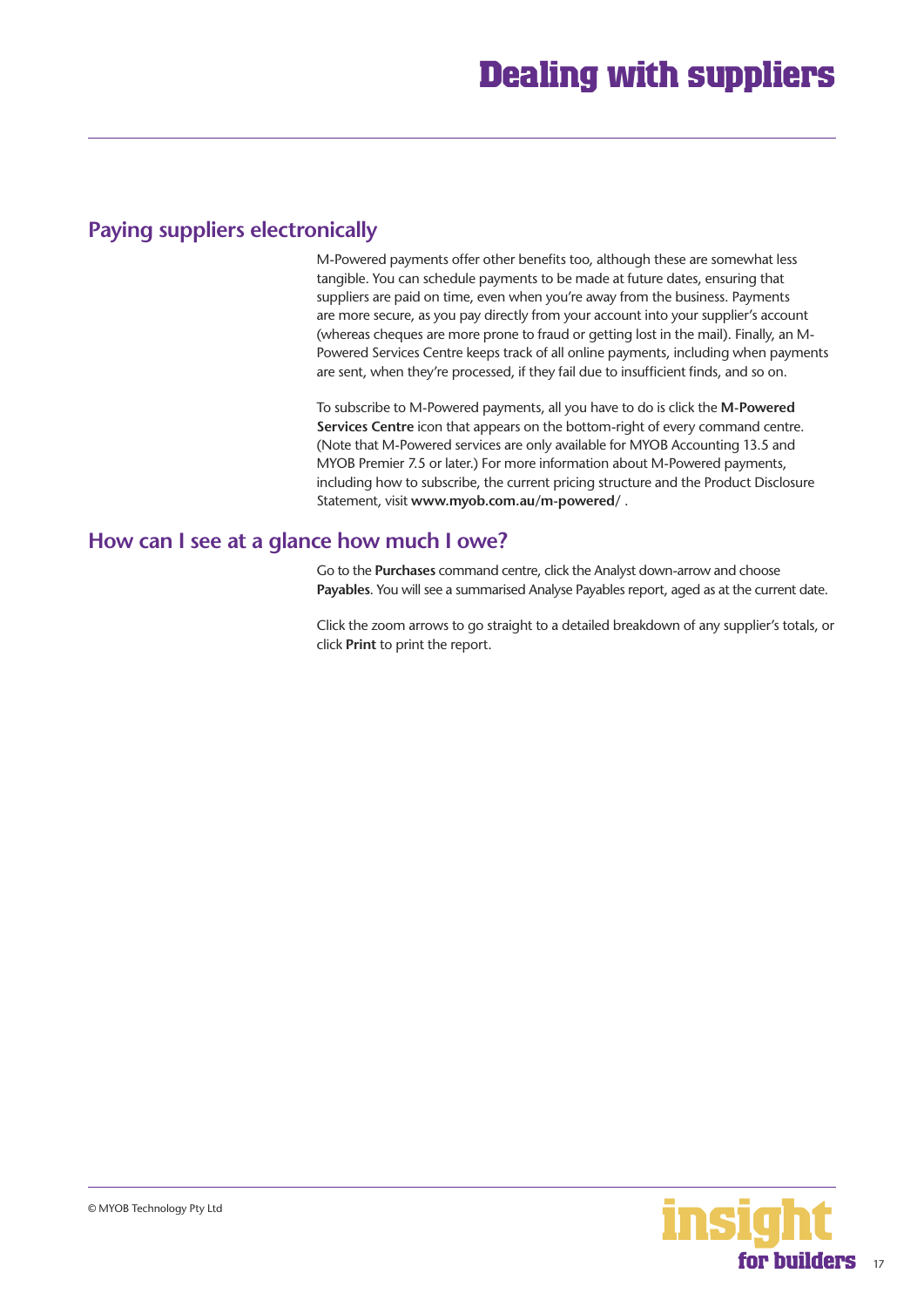# **Recording other types of expenses**

<span id="page-17-0"></span>Most builders not only pay many bills using credit cards, but end up with a wad of petty cash receipts on a regular basis. It's easy to record these kinds of transactions.

## **Dealing with credit cards**

The easiest way to deal with credit cards is to think of them as if they were a bank account. Create a new liability account in the **Accounts List**, selecting **Credit Card** as the **Account Type**.

For expenses where you don't receive a supplier account (such as fuel, interest, memberships or internet access), do the following:

- 1. Go to the **Banking** command centre and click **Spend Money** (or, for MYOB BusinessBasics and MYOB FirstEdge, go to the **Bank Register** and select **Spend Money** as the transaction type).
- 2. Select your credit card account as your bank account in the top left.
- 3. Record each transaction on the credit card in the same way as you would record cheques, the only difference being that you ignore the **Cheque No** field completely. (You end up with one transaction per line on your credit card.)

For payments on your credit card where you have already recorded the supplier account using the **Enter Purchases** window, do the following:

- 1. Go to the **Purchases** command centre and click **Pay Bills**.
- 2. Select your credit card account as your bank account in the top left.
- 3. Record the payment in the same way as you would any other supplier payment.

Don't forget to account for GST when recording credit card transactions. If you know an item definitely attracts GST (such as fuel payments or telephone expense), simply mark the **Tax Inclusive** checkbox before entering the amounts and the GST component calculates automatically.

### **Organising petty cash (if you have a petty cash tin)**

The method describes here works best if you have an office with a petty cash tin, and more than one person takes money out of the tin. However, if you don't have a petty cash tin but end up paying lots of little cash expenses directly from your own pocket, see the method listed in *[Organising petty cash \(if you have a wallet full of receipts\)](#page-18-0)* on page 19.

- 1. Start off with a float, say \$200. Write a cash cheque for this float, and in your MYOB company file, allocate this cheque to an asset account called 'Petty Cash'. If you don't have an account by this name already, create one now, remembering to select Bank as the Account Type.
- 2. Whenever staff take money out of the tin, get them to give you a receipt in exchange. Store these receipts in the tin.
- 3. Add up the receipts and work out which expense categories they belong to. Then go to the **Spend Money** window but this time change the bank account at the top to read Petty Cash.
- 4. Complete the payment, allocating it across several Allocation Accounts and several Amounts. Click **Record** when you're done.

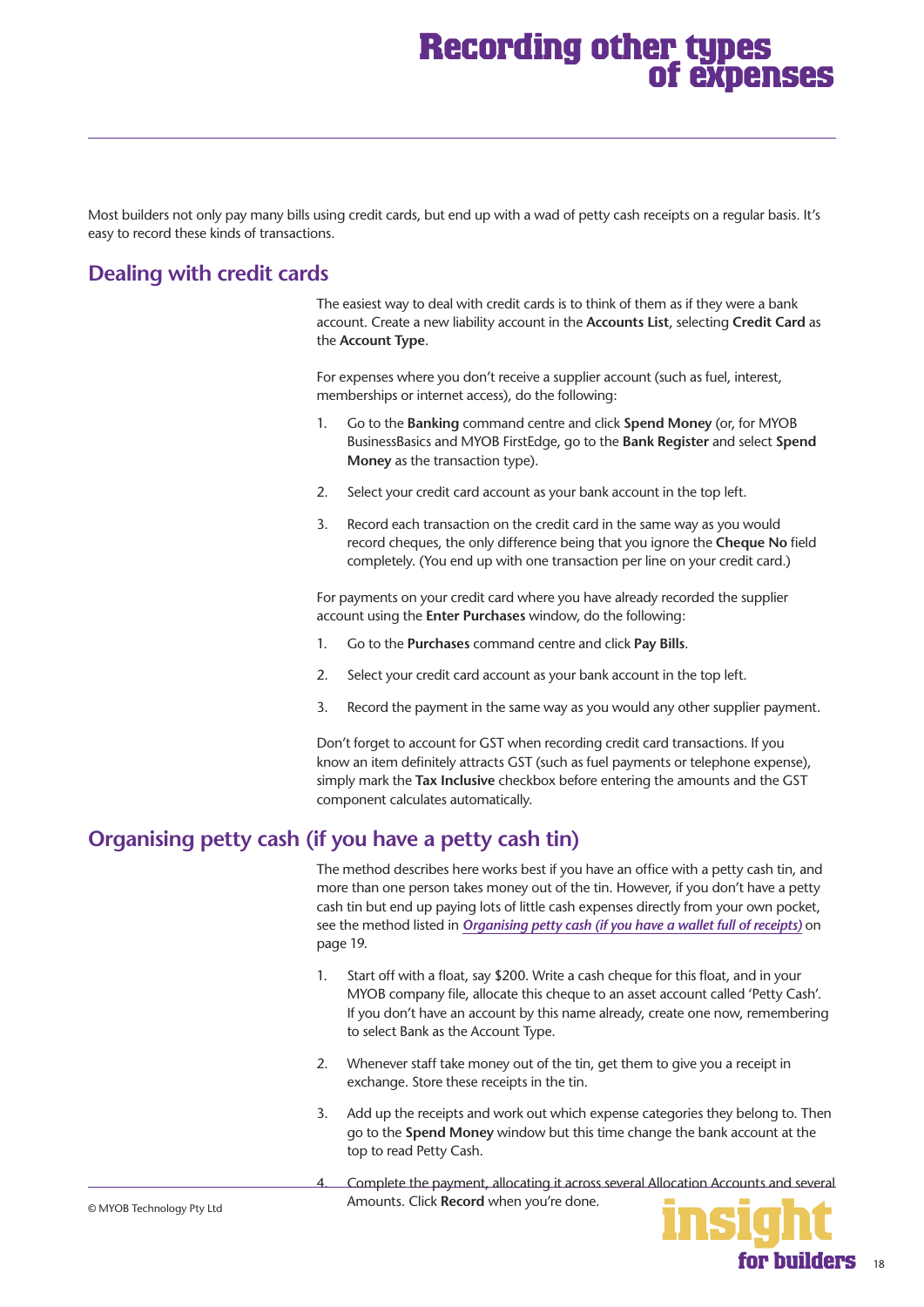# **Recording other types of expenses**

| F. Farmenhouse, 111161<br>Compatible that Page to                                                                                              | <b>Rimey Cam</b>                             | $B$ shower $C = 150.25$                                     | <sup>1</sup> Tailfield my                       |
|------------------------------------------------------------------------------------------------------------------------------------------------|----------------------------------------------|-------------------------------------------------------------|-------------------------------------------------|
| Sat & (Petrian<br>Faxe 36 FeloCadi                                                                                                             |                                              | Departs: Immin<br>Dete   30/05/3833<br><b>MARK 1575 III</b> |                                                 |
| Massac Randows pells said: In:                                                                                                                 | Two Hundred and Filtern Dallars and G Center | L'étérome Pet Lin                                           |                                                 |
| <b>TAXER</b><br><b>Signal</b><br>63180<br>Offere Trappleto<br>5 Annual Ave.<br>6-1200<br>Си Сцинині<br>1-2100<br>封顶<br><b>Traft Tementings</b> | o<br>\$54.000<br>355.00<br>173.00            | <b>IVEL</b><br>Marsha S<br>Annexts<br>Fiat:<br>Cohee        | Ter<br><b>UST</b><br>÷.<br>957<br>ü11<br>班<br>٠ |
| Takat Alkal await<br>Teacht.<br>Total Part<br><b><i><u>Inglic Pirent</u></i></b><br>Dut of Balancer<br>CO Secritations (22 Unit)               | ENGIL<br>PH 16<br>\$715.00<br>\$110          | Cangoy   Head   Plus                                        |                                                 |
|                                                                                                                                                |                                              |                                                             | Regeli                                          |
| Halp P1                                                                                                                                        | <b>Therakked</b>                             |                                                             | <b>Cased</b>                                    |

### <span id="page-18-0"></span>**Organising petty cash when you have a petty cash tin**

When funds in the tin get low, write out a cash cheque to top the tin back up to its original float value. For example, if you have a \$200 float but there's only \$4.50 left in the tin, write out a cash cheque for \$195.50. Allocate this cheque to Petty Cash.

### **Organising petty cash (if you have a wallet full of receipts)**

If you don't have a petty cash tin, but end up paying lots of cash expenses directly from your own pocket, you'll find the following method works best.

- 1. Pile these receipts into their various categories and then, with a calculator, add up the value of each pile of receipts. You might end up with \$40 worth of receipts for stationery, \$50 for postage, \$15 for travel and so on.
- 2. Go to the **Spend Money** window and select Petty Cash as your bank account in the top left corner.
- 3. Enter the total value of all these receipts added together as the Amount.
- 4. Split the transaction across the appropriate expense accounts, writing individual memos on each line, if desired.

### **Marking expenses due for reimbursement**

Most builders don't find themselves in a situation where they are claiming back out-ofpocket expenses from their clients. Generally speaking, builders provide fixed quotes for jobs and don't item all materials used.

However, if you have an agreement with a client where they reimburse you for all material costs, you can set up your jobs list to keep track of all related expenses and generate invoices based on these expenses. See the **MYOB Software for Tradespeople** guide for more information.

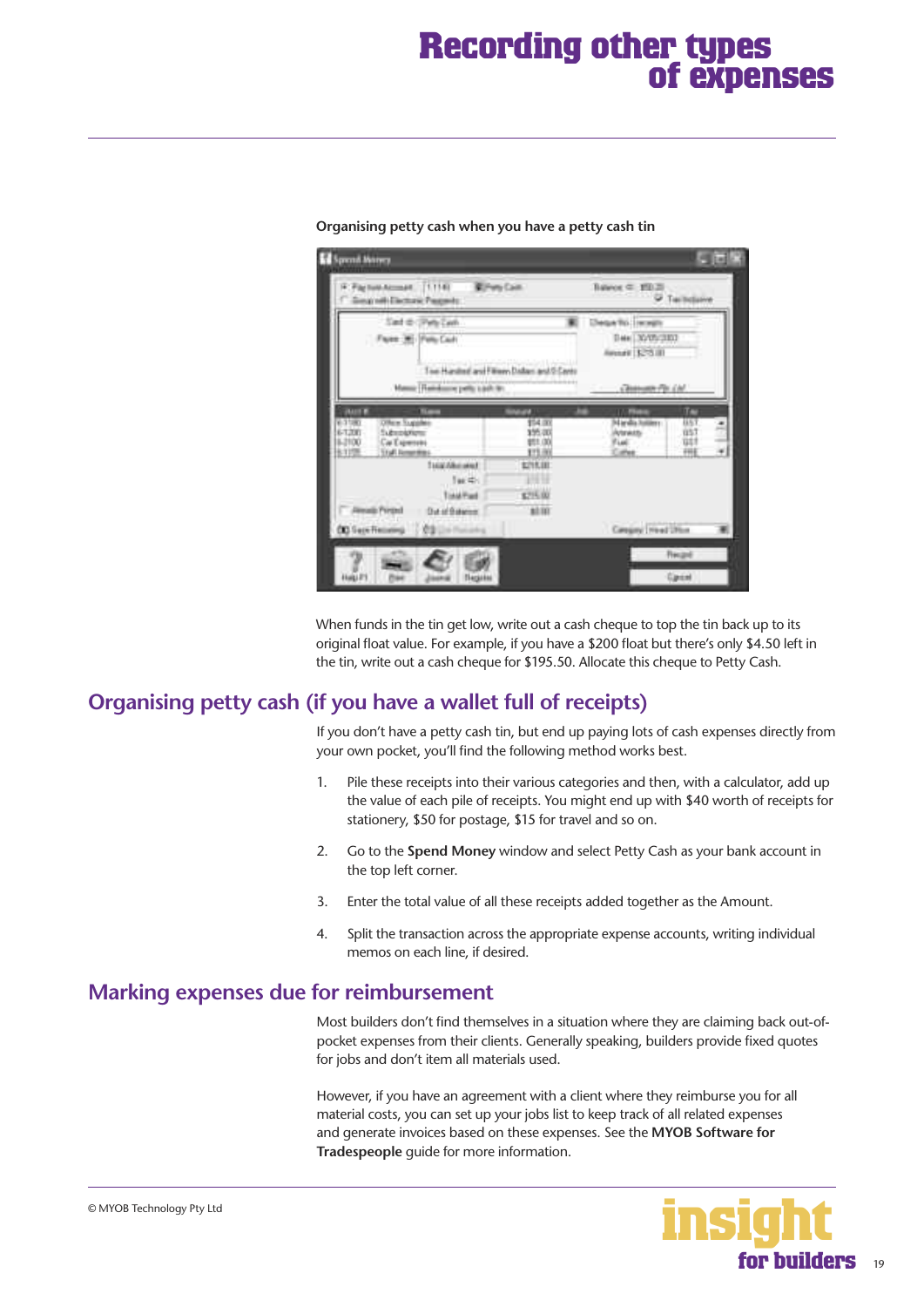# **Recording new assets and work-in-progress**

<span id="page-19-0"></span>A couple of the more technical issues that often have builders stumped are where to record the purchase of new tools and equipment, as well as what to do with work-in-progress at the end of the year. These are really accounting questions and you may need to speak to your accountant to ensure you are handing them correctly, but the following notes make a good starting point.

### **Buying new gear**

A common question asked by builders is where to allocate the purchase of new tools. The answer is complicated, because it depends on whether or not you belong to the Simplified Tax System. If you're not sure whether you do, ask your accountant.

### If you belong to the Simplified Tax System

If the new tool costs \$1,000 or less (before GST), then allocate your purchase to an expense account called Tools – Repairs & Replacements. Include a detailed description in the **Memo** field, as your accountant may ask you about this transaction later.

If the new tool costs more then \$1,000 (before GST), then allocate your purchase to an asset account called Tools. Include a detailed description in the **Memo** field, as your accountant will need this information when creating your depreciation schedule. If this tool is a replacement for an old tool that you have sold or scrapped, also note this in the **Memo** field.

### If you don't belong to the Simplified Tax System

Allocate all new tools (even if they cost only a few dollars) to an asset account called Tools. Include a detailed description in the **Memo** field, as your accountant will need this information when creating your depreciation schedule. If this tool is a replacement for an old tool that you have sold or scrapped, also note this in the **Memo field**.

### **Managing Depreciation**

Many builders end up owning a diverse range of assets (tools, motor vehicles, computers, household furnishings in rental properties, etc). If this is the case, then depreciation is probably a major deduction for your business, and you'll probably find it of benefit to set up your own asset register.

MYOB AssetManager Pro is designed in a way that looks and feels similar to other MYOB software, with similar account numbering and structures. You can keep an organised record of your assets, as well as calculate monthly and annual depreciation figures. MYOB AssetManager Pro can track assets by location, cost centre or any other way you choose, and keep a detailed log of service calls for equipment.

For more information about MYOB AssetManager Pro, visit **www.myob.com.au/ products/assetmanager\_pro/** .

### **Dealing with work-in-progress**

With builders, it is sometimes really hard to see what profit has been made that year (and how much tax may be due), because you need to allow for work-in-progress. Work-in-progress includes current jobs, such as unsold land. For example, if you purchase a block of land for \$50,000 then this is an asset classed as work-in-progress, and is not a trading expense. You can only claim it as an expense when the block of land is developed or sold.

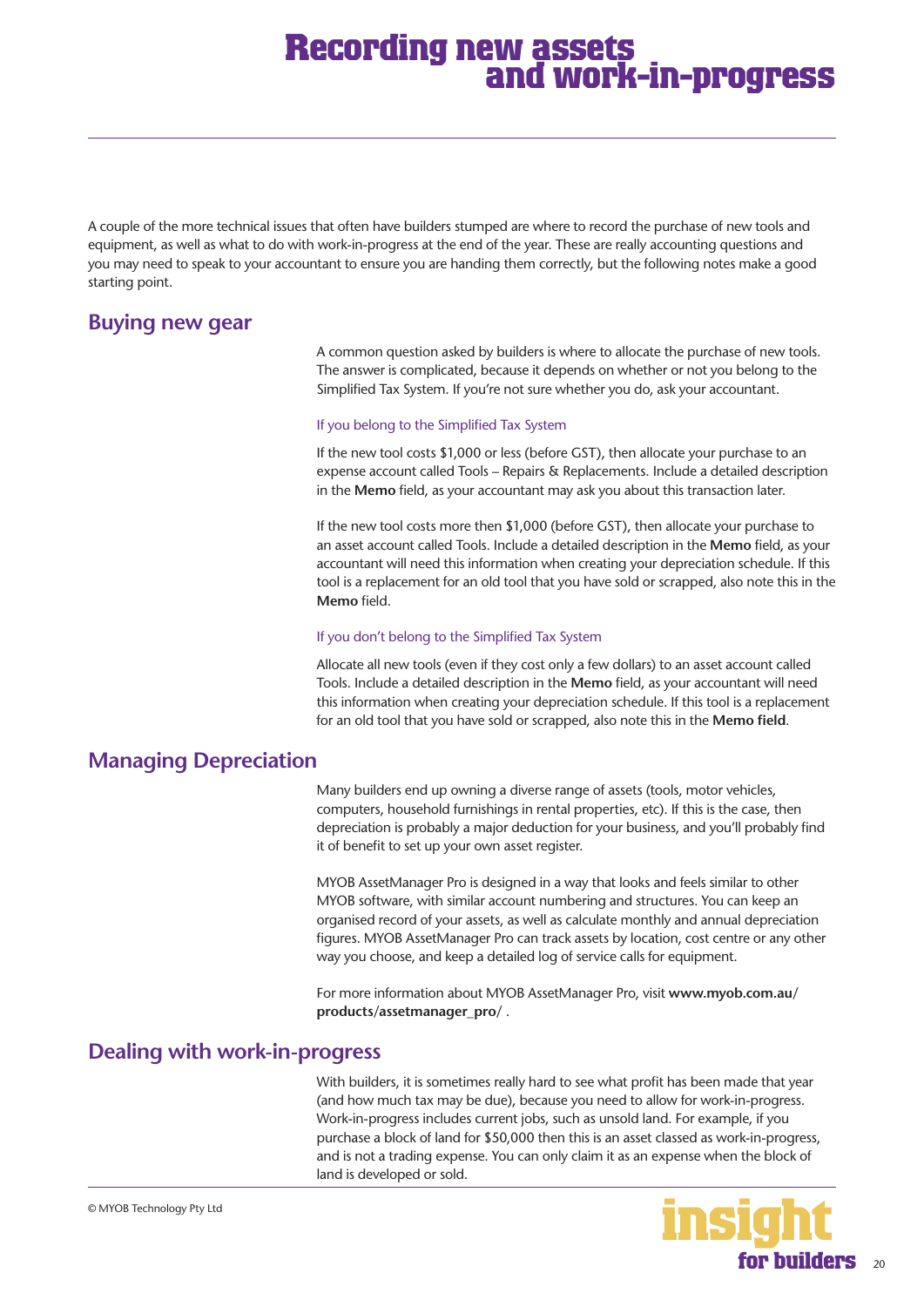# **Recording new assets and work-in-progress**

### **Dealing with work-in-progress**

Although your accountant probably prefers to make work-in-progress adjustments, you may want to make an estimate of work-in-progress at some point during the year, so that you can print interim financial reports and get an idea of your tax position. Here's what to do:

- 1. Go to the **Accounts** command centre and click **Accounts List**. Click the **Asset** tab and create a new Header Account called 'Work-in-Progress'. Under this Header Account, create new Detail Accounts that refer to your main expense categories, such as land, materials and labour.
- 2. Click the **Cost of Sales** tab and repeat the process, creating a new Header Account called 'Work-in-Progress' with detail accounts underneath referring to your main expense categories.
- 3. When you want to generate interim financial reports, calculate the current value of work-in-progress.
- 4. Go to the **Accounts** command centre, click **Record Journal Entry**, and record a journal that debits your asset work-in-progress accounts and credits your cost of sales work-in-progress accounts for the amount of the work in progress.

### **Journaling work-in-progress**

|                                           | <b>El Record Journal Entry</b>                |                                                                                                                     |                                                      |                                         |                |        |          | ●画×            |
|-------------------------------------------|-----------------------------------------------|---------------------------------------------------------------------------------------------------------------------|------------------------------------------------------|-----------------------------------------|----------------|--------|----------|----------------|
|                                           |                                               | Done will! BAN resolved ?" See David<br><sup>14</sup> Euchare Pictarement                                           |                                                      |                                         | <b>Clanses</b> |        |          |                |
|                                           | General Anarysi N. (GJ000011)                 | Date: 130/06/2004<br>Metal: <i>License</i> vent-in progress on Holmes (ds.<br><b>All Description of the Company</b> | <b>SOLUTION AND COMPANY</b>                          |                                         |                |        |          |                |
| $A$ cot B                                 | <b>Name</b><br>WIFFLabura                     |                                                                                                                     | <b>THE COMPANY</b><br>18,70.00                       | Costs:                                  | <b>AND</b>     | a.     | tu-      |                |
| 13802<br>1388<br>11000<br>TVIDU!<br>61536 | WIFLAGE:<br><b>Malendo</b><br>Labout<br>Leper |                                                                                                                     | \$2,230.00<br>Þ,                                     | 1:52.520.00<br>\$36,250.00<br>\$2210.00 |                |        | 医皮肤皮肤    | $\blacksquare$ |
|                                           |                                               |                                                                                                                     | <b>Trautive</b>                                      | \$7.95.400.181                          |                |        |          |                |
|                                           |                                               |                                                                                                                     | Tidal Contin<br>Tai <sup>co</sup><br>The of Balancer | \$110,400.00<br>抑度<br>mm                |                |        |          |                |
|                                           | 30 Tape Finishing                             | <b>Co</b> the General                                                                                               |                                                      |                                         |                | Cerase |          |                |
|                                           |                                               |                                                                                                                     |                                                      |                                         |                |        | Regel :: |                |
| Heli Ff                                   |                                               |                                                                                                                     |                                                      |                                         |                |        | Earne    |                |

In the example above, the builder is building a spec home. He has already spent significant amounts on land, materials, and labour. He cannot claim any of these outgoings as expenses, but must show them as assets. Note that there are no Job numbers in this journal, because you don't want these journals to affect your Job Profit & Loss reports.

5. After generating the interim financial reports you will need to reverse or delete the transaction that you have created.

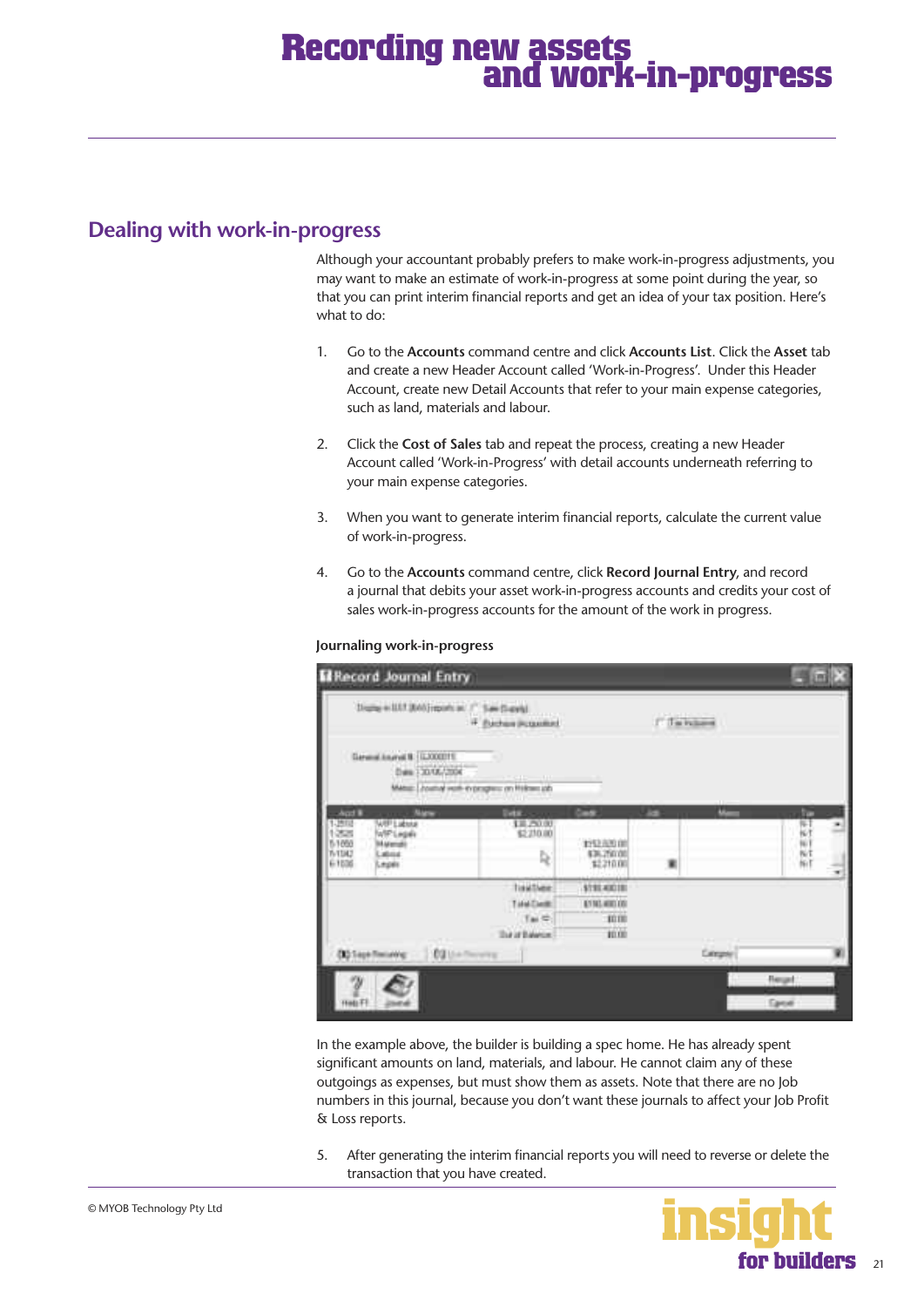# **Case study – Coates Building**

# <span id="page-21-0"></span>**Business: Coates Building is a small building company Overview: Coates Building uses MYOB Accounting Plus.**

Coates Building is a husband and wife team with three employees. They build spec homes, usually with two or three running at one time. Usually, they resell the homes straight away once they are complete, but occasionally they hold onto a house for a year or two and rent it out to tenants.

The big shift for Coates Building since they started using MYOB Accounting Plus is the way they can see how much they make on each house. At the beginning of each project, they set up very detailed budgets for the job and they continue to compare budgets against actuals as the job progresses. Knowing exactly how much every contact costs at each stage has helped them to control costs and negotiate for better deals with subcontractors and suppliers.

Coates Building also finds that the Business Activity Statement reports help their cashflow. Now that it's so easy to generate this report, they submit their Business Activity Statement once a month and in the months where there are no property sales, they get an immediate refund of the GST paid.



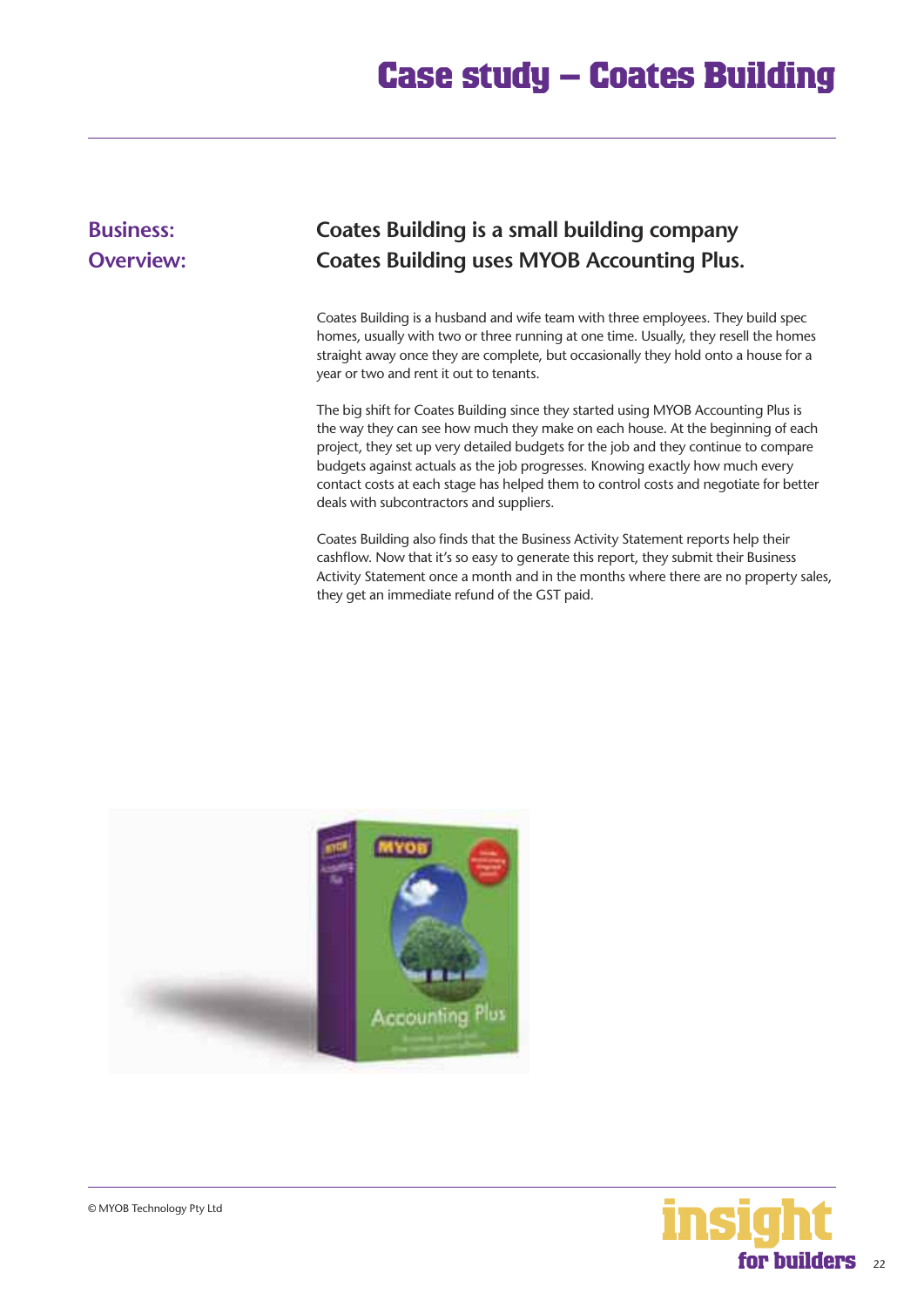# **Seeing where you make your money**

<span id="page-22-0"></span>One of the great things about MYOB software is that you can see not only how much money you're making overall, but you can also analyse each job in detail. For some tradespeople, tracking each individual job can be unnecessarily fiddly, but if your business is such that you get lots of large contracts, then tracking how much money you're making out of each contract is invaluable.

# **Setting up jobs and categories**

The idea of jobs is that every transaction can be coded in several different ways. For example, in the **Spend Money** transaction below, the **Card** field shows the name of the supplier; the **Acct#** field shows the type of expense and the **Job** column shows the project code.

|                    |                   | C Sing with Dictions Pagern                                   |                                                 |    |                                                                 | <b>SF Tax Hollower</b> |  |
|--------------------|-------------------|---------------------------------------------------------------|-------------------------------------------------|----|-----------------------------------------------------------------|------------------------|--|
|                    | Figure 301 Academ | Card (D) (Veladrat)<br><b>ZLutte War</b><br>Hopetmen ROW 2222 | Two Hundred and FRy Dollars and D Clerks        | w. | <b>Elegan No. 19116</b><br>Dee: 10/06/2003<br>Annuné : \$250.00 |                        |  |
|                    |                   | Mason For carpents art Statue St                              |                                                 |    | Domini Par List                                                 |                        |  |
| m<br><b>STB42</b>  | Carberlin         | New                                                           | \$250.00 SS                                     |    | SB (wig.to.ua)                                                  | 011                    |  |
| -<br>Mendy Pressed |                   | Toke Mounted:<br>Tax 15<br>Told Past<br><b>Out of Balance</b> | \$250.00<br>621.73<br>\$250.00<br><b>SILLER</b> |    |                                                                 |                        |  |
| DO Taye Recurring  |                   | 69.1                                                          |                                                 |    | Calegar Suites                                                  |                        |  |

**Use jobs to analyse where you make your profit** 

If you record all transactions in this way, you'll be able to display Profit & Loss reports for every project you undertake. By analysing how much money you're making (or losing!) on everything you do, you can fine-tune your business to maximise your chances of success.

MYOB Accounting, MYOB Accounting Plus, MYOB Premier and MYOB AccountEdge all offer the ability to track transactions by category, as well as jobs. Categories work well for tracking the performance of different locations or divisions.

If you're unsure of whether to use categories or jobs for something, bear in mind that you can split a single transaction across several jobs, but you can't select more than one category for a single transaction.

# **Creating a new job**

Go to the **Lists** menu, choose **Jobs** and then click **New**. Enter a **Job Name, Job Number** and a short description, if required. This is usually enough information to get started with (additional fields such as **Start Date, Finish Date** and **Manager** aren't essential). Click **OK** to return to the **Jobs List**.



23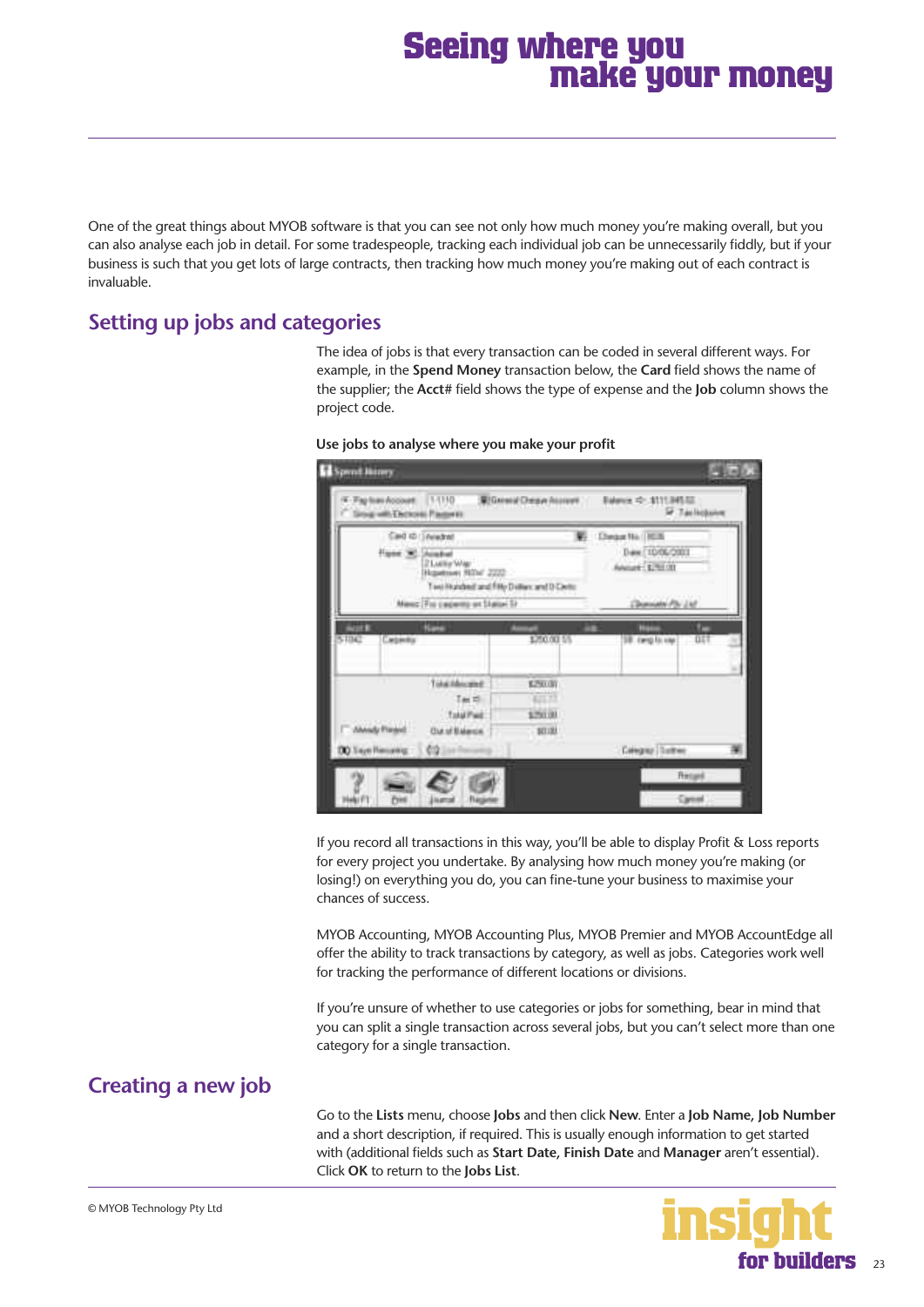# **Seeing where you make your money**

#### **Creating a new job is easy**



### **Creating a new category**

To turn on category tracking, go to the **Setup** menu, choose **Preferences** and then click the **System** tab. Mark the **Turn on Category Tracking** checkbox. If you want the selection of a category to be mandatory for every transaction, select **Required**, rather than **Not Required**, from the drop-down list.

Next, go to the **Lists** menu, choose **Categories** and then click **New**. Enter a **Category ID, Category Name** and a short **Description**, if required.

### **Analysing jobs within jobs**

If you want, you can choose to group jobs into header and detail jobs. (Note that header jobs aren't available in MYOB BusinessBasics or MYOB FirstEdge.) For example, in the screenshot below, you can see that 'Council Jobs' is a Header Job, and individual council premises are Detail Jobs.

| ati<br>12 | ä<br>$\overline{1}$ | <b>HIJPA</b><br>÷<br>91.73 |
|-----------|---------------------|----------------------------|
|           | سروع                |                            |

**Use header jobs and detail jobs to organise your jobs list**

Groups of jobs are useful in lots of situations. Imagine a building project divided into distinct stages, a large maintenance contract divided into separate sites, or a couple of major customers each with individual jobs. In such instances, you can create a header job for the whole project or contract, and then create detail jobs to track the different stages or sites within this project or contract.

To create a header job in the **Jobs List**, simply select **Header Job** when creating a new job. For detailed jobs that will appear under a header, select **Detail Job** when creating a new job, as well as selecting the appropriate header job from the **Sub-job Of** field. That's all there is to it.



24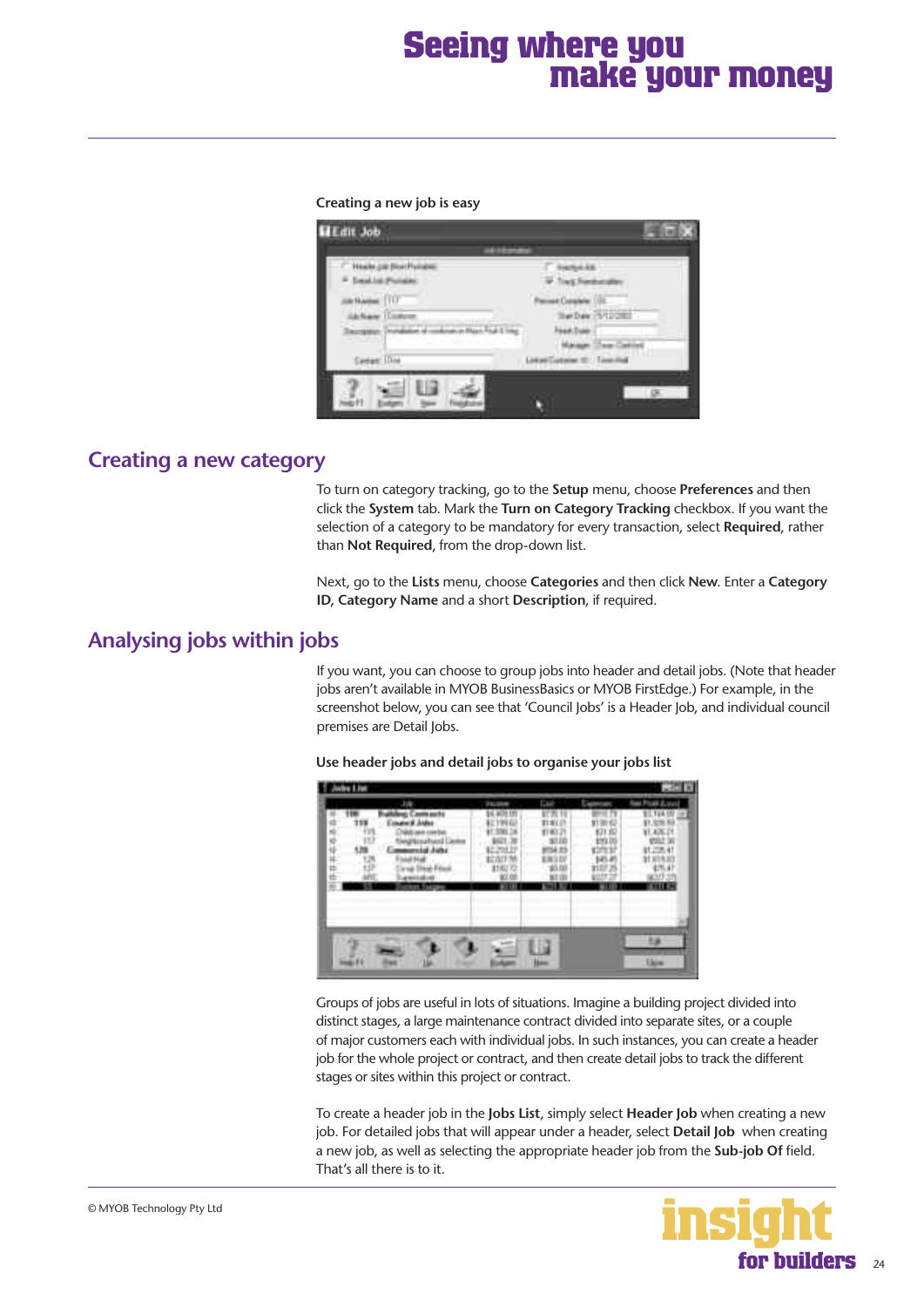# **Seeing where you make your money**

## **Entering opening balances for a job**

You only need to set up opening balances if you start using MYOB software while a particular job is still in progress, or perhaps if you decide to set something up as a job once it is has already started.

To set up opening balances for a job, go to the **Setup** menu, choose **Balances** and then Job **Opening Balances**. Enter the job number and you'll see a list of all income, cost of goods sold, and expense accounts, ready for you to record your opening balances. You can only enter opening balances for Detail Jobs, but these balances will flow through to the Header Job.

Opening balances will be included in the Job Profit & Loss reports, but be aware there will be no transaction record of this opening balance. Therefore, you will see no evidence of this opening balance journal if you display job inquiry reports.

### **Allocating transactions to more than one job**

With jobs, if you have a single expense, purchase or deposit you want to split across more than one job, create one transaction line per job, and use the same Allocation Account on each line.

In the screenshot below, an expense for 'Materials' has been split across two jobs: job Adams and Bowle. The allocation account 5-1050 for 'Materials' has been entered twice, but each line has been allocated to a different job.

| 11118<br>The Francisco and<br><b>ALCOHOL:</b>                                             | <b>Willens Chuse Scouts</b>                  | Sales V: 110, TOUR                                 | W.Tachato               |
|-------------------------------------------------------------------------------------------|----------------------------------------------|----------------------------------------------------|-------------------------|
| Cast to JARL Fire<br>Fam #LidEFire                                                        |                                              | Dean No. 1991.<br>bee ITAL pp-<br>Hidden CEUZIS DE |                         |
| Hand Teller In Edges of the North off                                                     | Tines thanked and Tiverty Dullan and D Cares | Drawer Ph 2N                                       |                         |
| <b>But Britain</b><br><b>There</b> is<br><b>Muterial</b><br>$\frac{1780}{1900}$<br>Manuta | m<br>\$120.000 Adams<br>\$200.00 lioux       |                                                    | To<br>387<br><b>BEE</b> |
| Tritial Allincolni<br>Tae III.<br>TiddiTieli                                              | <b>CERLOR</b><br>gen<br><b>4/199.00</b>      |                                                    |                         |
| <b>Book Pinter</b><br>Til # of Eldight @<br><b>DC</b> Tape Receive 1 03 (out for every)   | #0.00                                        | <b>Cargo</b>                                       |                         |

### **You can allocate a single transaction to more than one job**

# **Checking for transactions with missing job numbers**

To check for transactions with missing job numbers, go to the **Reports** menu, click the **Accounts** tab and find the Job Exceptions report. As well as this, make sure jobs don't get missed in the future by going to the **Preferences**, window, clicking the System tab and marking the **Warn If Jobs Are Not Assigned to All Transactions** checkbox.

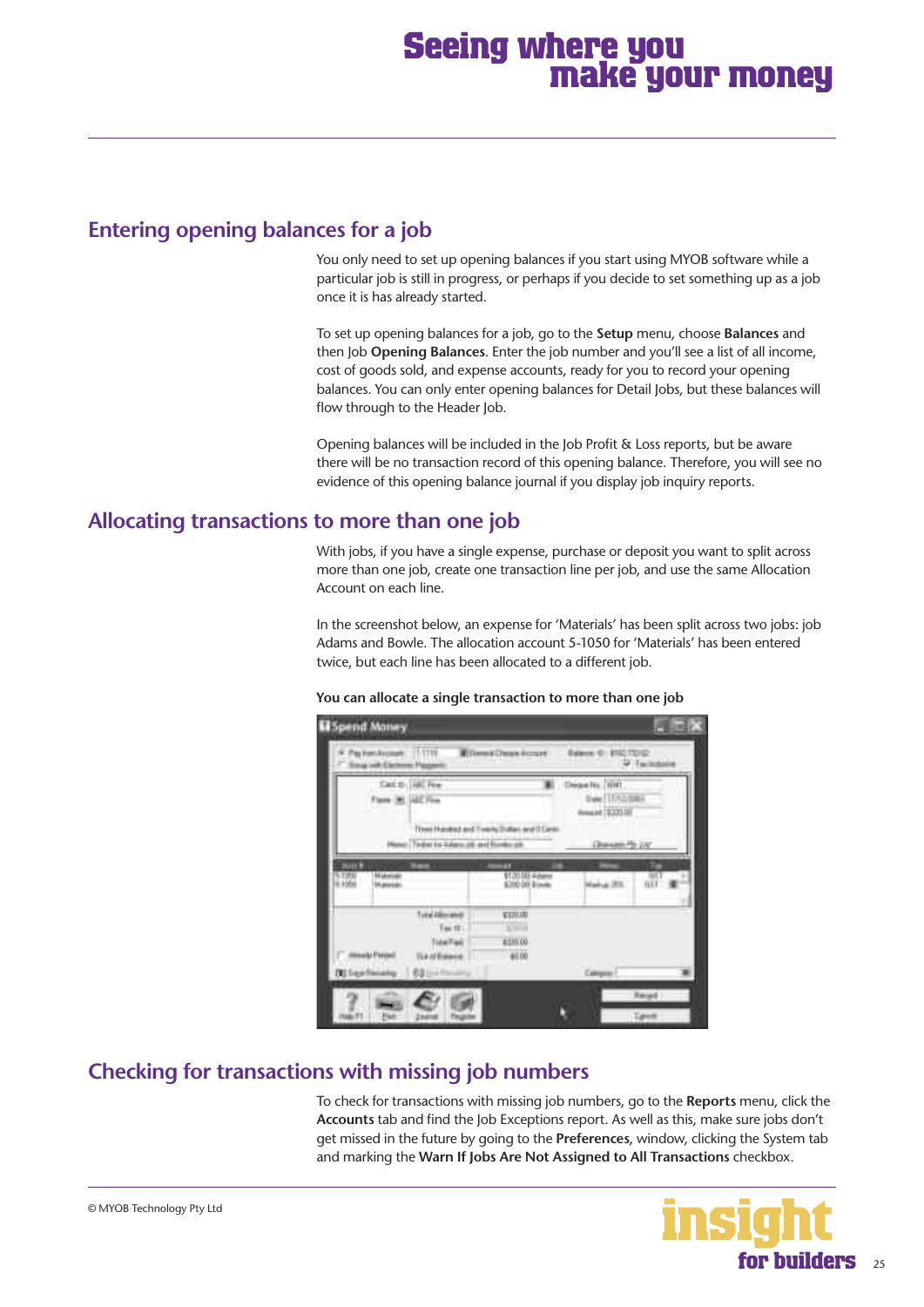# **Setting up budgets for projects and contracts**

<span id="page-25-0"></span>One of the hardest things about being a builder must surely be the quoting process. If only you could know in advance exactly how much a job was going to cost, then making a profit wouldn't be a problem.

MYOB software can't help predict the future costs of a job, but what you can do is enter your budgeted cost for each part of a job before you begin. Then, as the job progresses and once it's finally complete, you can compare your actual costs against budgets for every stage. (Note that job budgets aren't available in MYOB BusinessBasics or FirstEdge.)

Sure, if you've underquoted, looking at your budget in this kind of detail will probably only make you feel depressed. However, over the course of time you may well discover a pattern to where you go wrong in your quotes (maybe you consistently underquote for plastering, maybe you never get the electrics anywhere close), and then you can start to adjust your future quotes accordingly. It is in this manner that the budget reports can really help your business do better.

# **Entering your initial budget**

To create a budget for a job or contract, go to the **Lists** menu and choose **Jobs**. Highlight the relevant job and click **Budget**. You will see a list of all income, cost of goods sold, and expense accounts. Simply enter your budget estimates here.

# **Analysing budgets throughout your job**

Using the Budget Analysis report, it's easy to compare actual results against estimates for every job:

- 1. Go to the **Lists** menu and choose **Jobs**. Highlight the job on which you want to report.
- 2. Fill in the **Percent Complete** field. If you enter 50%, the Budget Analysis report will only show 50% of your budget in the Adjusted Budget column. However, if you want to base this report on the total amount you've budgeted (regardless of whether the job is complete or not) enter 100% in the **Percent Complete** field.
- 3. Go to the **Accounts** tab in the **Index to Reports** window and highlight the Budget Analysis report. Click **Customise**, select the Job and then click **Display**.

|   |           | Hickert Blvern |  |  |
|---|-----------|----------------|--|--|
|   |           |                |  |  |
|   |           |                |  |  |
|   | 1. IL 314 |                |  |  |
| m |           |                |  |  |
|   |           |                |  |  |

### **Try creating budgets for every job or project that you undertake**

# **Adjusting job budgets for contract variations**

The easiest way to deal with contract variations is to create them as Detail Jobs in the **Jobs List**. For example, if you have a customer for whom you're building an extension, and once the extension had commenced they request additional skylights, simply create a new detail job called Skylights.

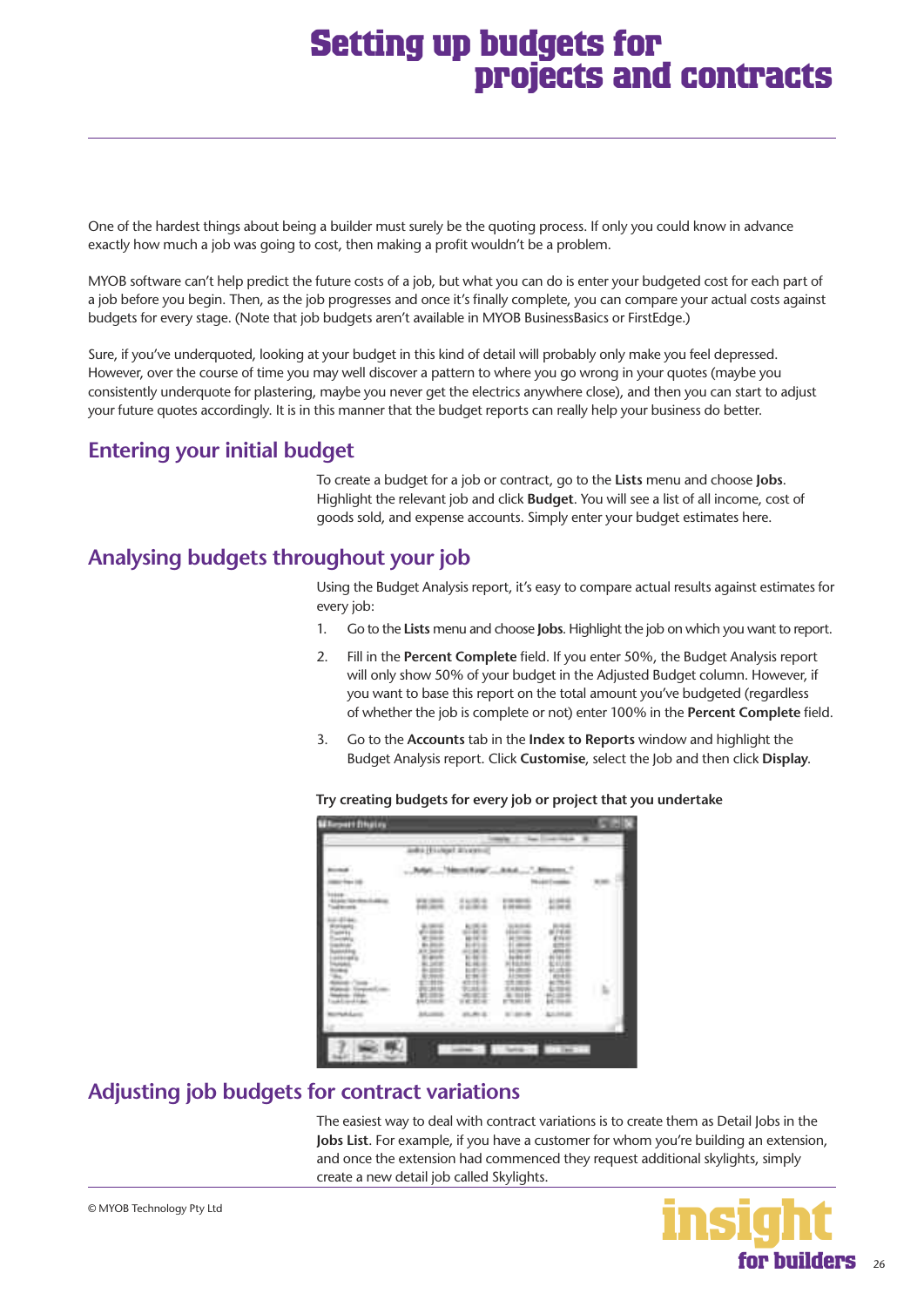# **Setting up budgets for your business**

<span id="page-26-0"></span>To enter a budget for an account, go to the **Accounts List** in the **Accounts** command centre. Double-click the account you're going to create the budget for, and click **Budget**. Enter budgets for one account at a time; return to the **Accounts List** to create budgets for other accounts.

You can see this year's and last year's actuals next to the Budget column, acting as a sobering reality check!

## **Using budget shortcuts**

Click **Shortcuts** in the **History and Budgets** window (found by double-clicking the account you want from the **Accounts List** and then clicking **Budgets**). You can now enter the dollar amount of the regular income or expenses, and specify how often they occur. The budget column for each month for that particular account will automatically be completed.

### **Deciding what budget reports to use when**

The most comprehensive budget reports are accessible by clicking the **Analysis** downarrow in the Command Centre, and choosing either Profit & Loss or Balance Sheet. Click **Filters** and you can choose to compare budgets to actuals.

If you want to extend your budget beyond the end of your current financial year, the Multi-Period Budget Spreadsheet is the one for you. Go to the **Index to Reports** window and highlight this report. Click **Send To** and choose **Excel** from the menu that appears. The report will open in Microsoft Excel in a spreadsheet format, at which point you can edit it to your heart's content.

### **Looking for more powerful budgeting features?**

Two Keys MoneyManager, a third-party budgeting and cashflow package developed by an MYOB Certified Consultant, works with your business data, helping you to predict the future for your business. Features include creating budgets for future years as well as the current financial year, monthly budgets by job, copying and pasting budgets from spreadsheets, budget summary reports and cashflow forecasts. For more information about Two Keys MoneyManager, visit **www.twokeys.com** .

### **Creating cashflow reports**

Sometimes builders find that budgets aren't sufficient for predicting how much money they're going to have in the bank, especially as their cash position varies greatly from their profit position. For example, you might make a large profit from the sale of a spec home, but have no cash in the bank as you've just bought two new blocks of land.

The solution is to create your own cashflow report, by sending your Budget Spreadsheet report to Excel, and then adapting the report from there.

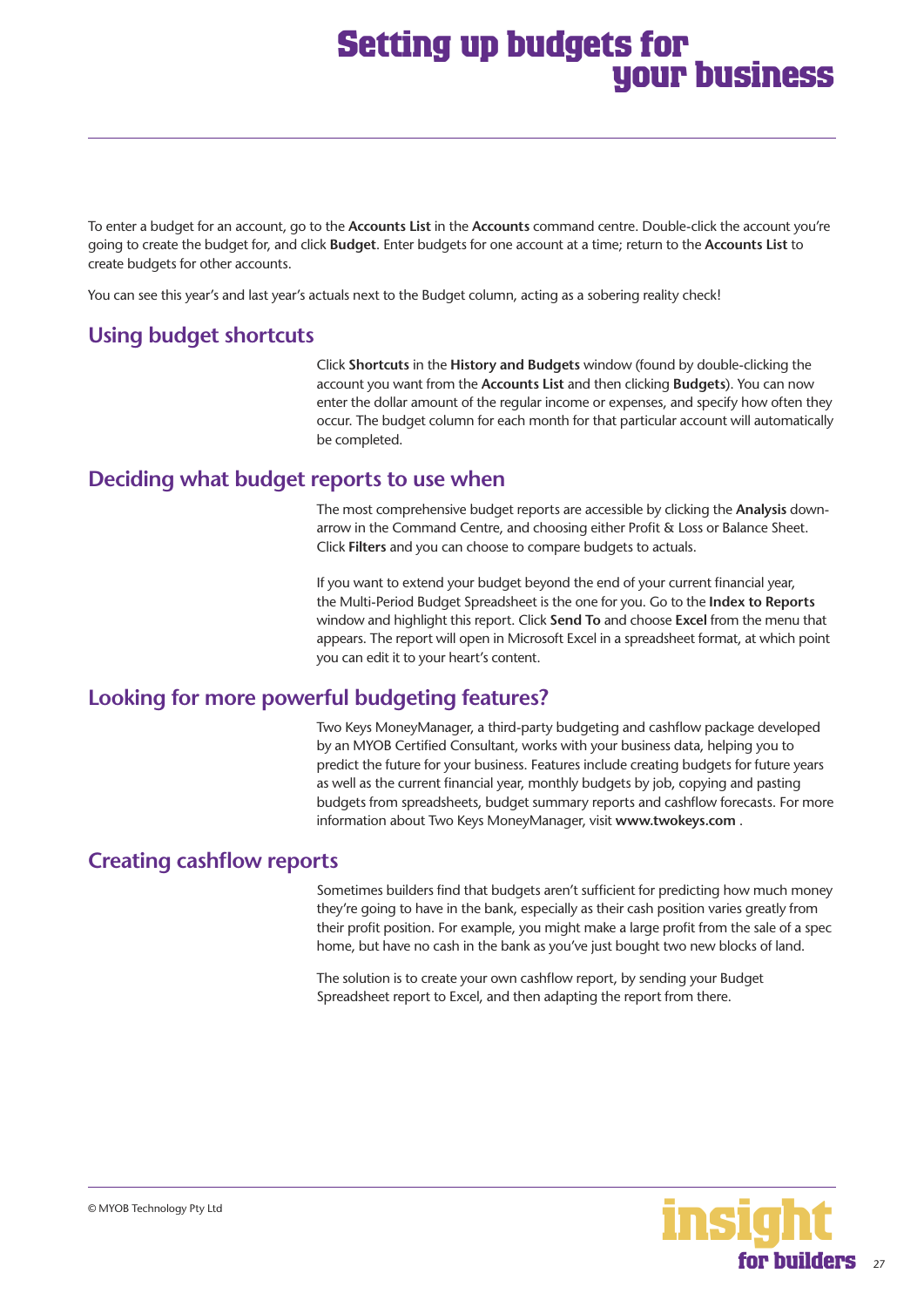# **Setting up budgets for your business**

# <span id="page-27-0"></span>**Creating cashflow reports**

Here's what to do:

- 1. Set up budgets for all your income and expense accounts, as explained in *[Setting Up Budgets for Your Business](#page-26-0)* on page 27
- 2. Go to the **Index to Reports** window, and highlight the Profit & Loss Multi-Period Budget Spreadsheet report.
- 3. Click **Customise** and highlight all months up to the end of the year.
- 4. Click **Send To** and choose **Excel** from the menu that appears. The report appears in spreadsheet format in Microsoft Excel.
- 5. Now all you have to do is adapt this budget to become a cashflow report. Add extra lines at the bottom to forecast how much money you'll have left in your bank account at the end of each month. Also, remember to include any cash amounts that don't relate to income or expenses, such as loans, purchases of new equipment or personal drawings.

28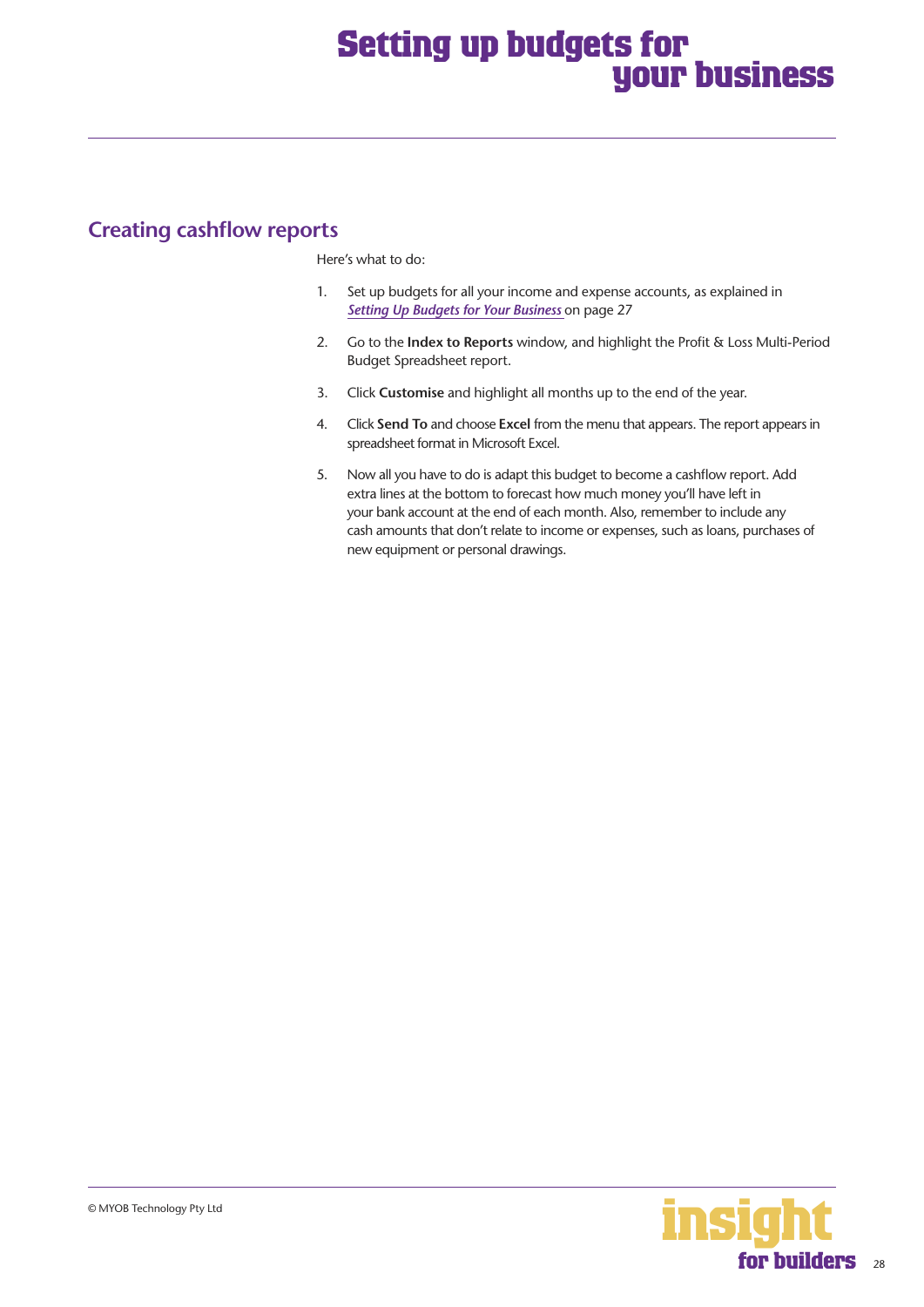# **Managing GST**

MYOB software makes accounting for GST about as easy as something so complex could be. So long as you record all your transactions and allocate the right tax code to each one, there's not a great deal that can go wrong. The main thing to remember is to allocate the right tax code when recording transactions. This done, everything else should fall into place.

# **Recording GST**

Whenever you record a transaction, you can choose whether to enter the amount as tax-inclusive or tax-exclusive by marking or clearing the **Tax Inclusive** checkbox in the top-right corner of every window. (When recording payments or receipts in MYOB BusinessBasics and FirstEdge, you will have to click **Split** in order to view this option.)

Usually, you'll find it easiest to mark the **Tax Inclusive** checkbox and enter all amounts including tax. You'll find that the GST calculates automatically and you don't have to go looking up every receipt to double-check the tax total.

You can make life easy for yourself by going to the **Accounts List** and, one by one, double-clicking each account and checking the linked **Tax Code**. By linking all income and expense accounts to the most appropriate tax code, these codes will automatically be selected when you record transactions.

### **Deciding what GST codes you need**

Most builders find that they only need six tax codes: CAP; FRE; GST; ITS; N-T and QUE. If you own a residential investment property, you'll also need the tax code INP (standing for input-taxed purchases).

To review your codes, go to the **Lists** menu and choose **Tax Codes**. Comparing your list with the list shown below, delete any codes you don't need (they'll only serve to cause confusion) and add any codes that are missing. For all tax codes, the **Linked Account for Tax Collected** should be GST Collected from Sales and the **Linked Account for Tax Paid** should be GST Paid on Purchases. Once you're finished, your tax code list should look similar to the one below:

#### **A simple tax code list looks like the one above**

| Code                                                                                | <b>Description</b>                                                                                                                                      | <b>Lynn</b>                                                                                                                                                            | Rate                   |
|-------------------------------------------------------------------------------------|---------------------------------------------------------------------------------------------------------------------------------------------------------|------------------------------------------------------------------------------------------------------------------------------------------------------------------------|------------------------|
| <b>DAP</b><br>FRE<br>GST<br>INP<br>ф<br>i5<br>ITS<br>$\mathsf{N} \mathsf{T}$<br>QUE | Capital Acquisitions<br><b>GST Fiem</b><br>Good: & Services Tax<br>Input-taxed purchases<br>Interest income, rental income<br>Not Reportable<br>Queries | <b>Goods &amp; Services Tax</b><br>Goods & Services Tax<br>Goods & Services Tax<br>Input Taxed<br>Goods & Services Tax<br>Goods & Services Tax<br>Goods & Services Tax | m<br>01<br>10%<br>Bass |
| Hab F1                                                                              | Print<br>Nmv                                                                                                                                            |                                                                                                                                                                        | Edit<br>Clone          |

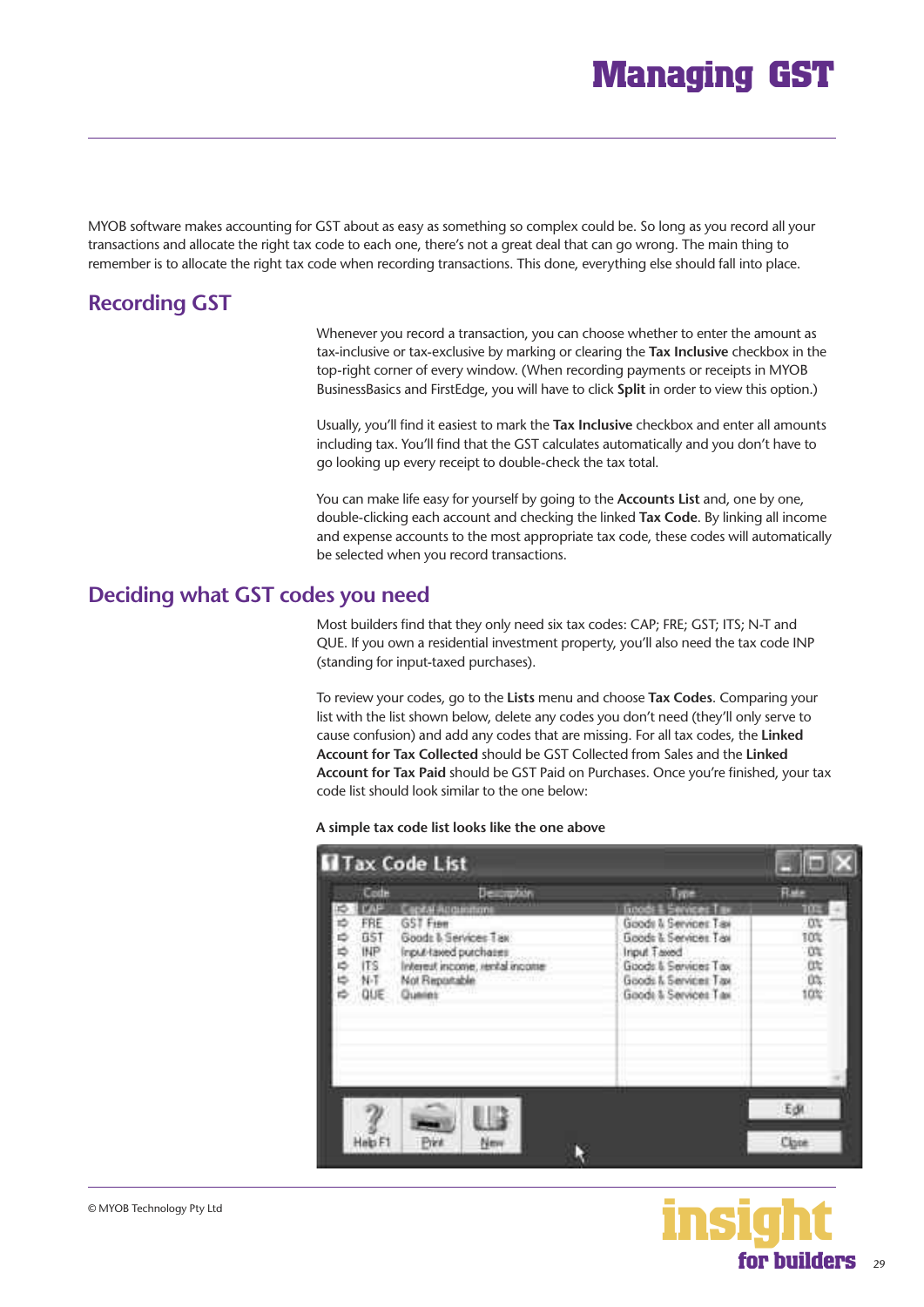### **Deciding what GST codes you need**

What do the different codes mean? Here's an explanation:

#### **CAP (GST on capital acquisitions)**

If you're not part of the Simplified Tax System then you need to report all capital acquisitions (new equipment, tools or vehicles) separately on your Business Activity Statement. To do this, you will need to use the CAP code when recording these transactions.

If you are part of the Simplified Tax System, then you need to report all capital acquisitions (new equipment, tools or vehicles) that cost more than \$1,000. To do this, you will need to use the CAP tax code when recording these transactions.

If you're not sure whether or not you're part of the Simplified Tax System, ask your accountant.

#### **FRE (GST-free goods and services)**

Even if you don't sell any GST-free goods or services, you're bound to end up purchasing GST-free supplies such as bank charges, donations or government charges. If you employ any subcontractors who have an ABN but aren't registered for GST, use FRE as the tax code for their payments.

#### **GST (Goods and Services Tax)**

GST is the tax code that you'll use for most sales and purchases.

#### **INP (input-taxed purchase)**

Use this code for all expenses that relate to residential property investments (Note: You can't claim input tax credits for such expenses, therefore the tax rate should be 0%).

#### **ITS (input taxed sale)**

Use this code for interest and dividend income and rental income from residential property investments.

#### **N-T (not reportable)**

Use this code for everything that falls outside the GST net, such as wages; superannuation; loan repayments; bank transfers and personal spending.

#### **QUE (query)**

Use the query code whenever you're not sure what code to use. That way, when you get to the end of the quarter, you can print a report for all transactions coded QUE and ask your accountant or MYOB Certified Consultant to give you a hand choosing the correct codes.

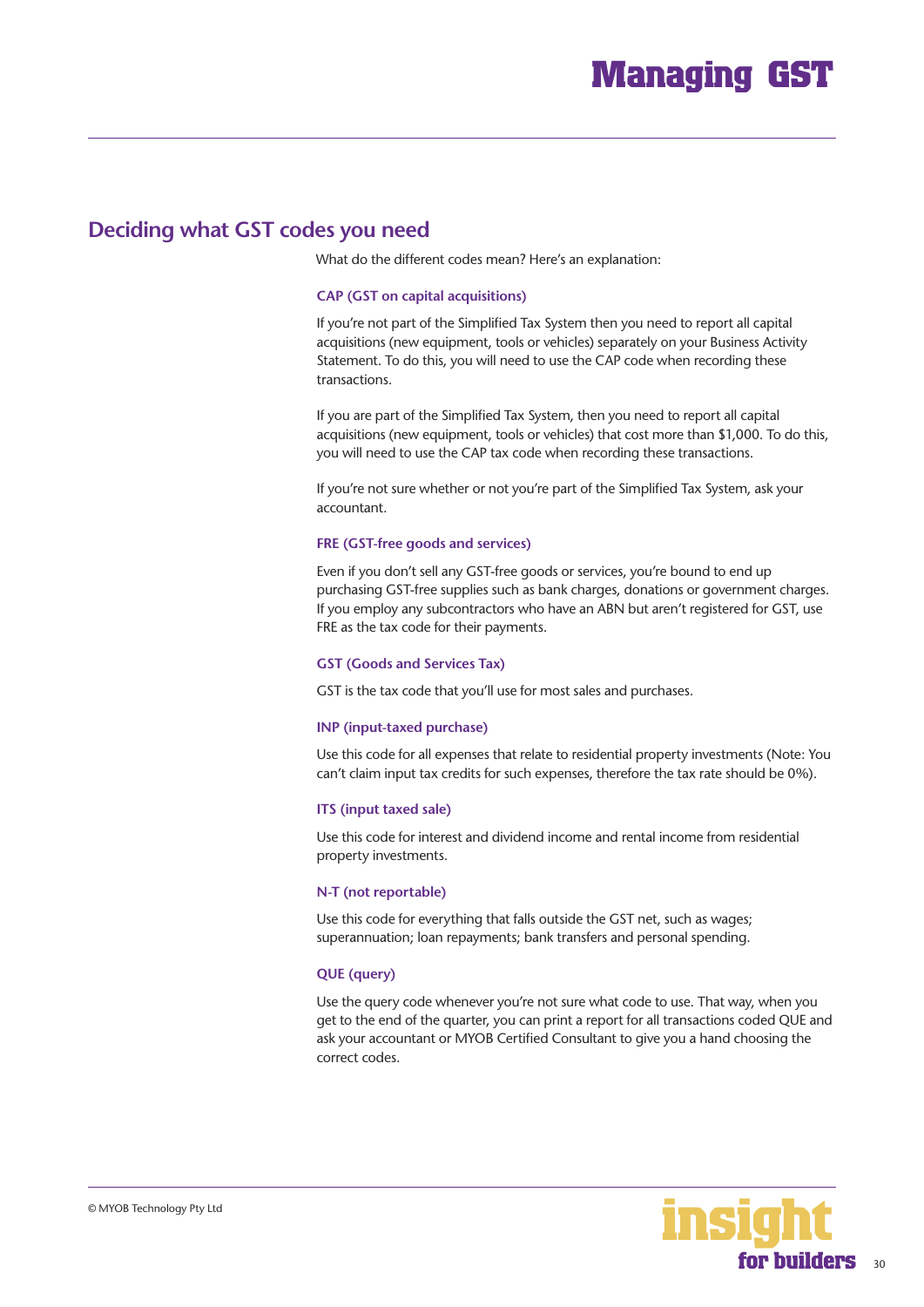# <span id="page-30-0"></span>**Deciding which codes to use when**

One of the tricky things when first recording income and expenses is to figure out which tax code to use when. Here are tips to help you out, written especially with builders in mind:

#### **Income**

- If you're registered for GST, then all your regular income should have GST as the tax code.
- For interest income or rental income from residential real-estate investments, select ITS as the tax code.

### **Expenses**

- Most expenses should have GST as the tax code, including things such as advertising, electricity, postage and telephone.
- If you're registered for the Simplified Tax System, whenever you buy new tools or equipment that cost over \$1,000, select CAP as the tax code (CAP stands for 'GST on capital acquisitions').
- If you're not registered for the Simplified Tax System, select CAP as the tax code for all new tools or equipment, regardless of cost.
- Donations should have FRE as the tax code, as should almost all bank charges and interest expense. However, watch out, as merchant fees should have GST as the tax code.
- Residential rents should have ITS as the tax code, commercial rent should have GST as the tax code.
- Hire purchase and lease payments depend on what you're paying off, when you bought it and how your accountant intends to treat it. Ask your accountant.
- Subcontractors should have GST as the tax code. However, if you employ any subbies who aren't registered for GST, but have an ABN, record these expenses as FRE.
- Insurance is tricky, because almost every insurance policy is a mixture of taxable and tax-free (stamp duty doesn't have GST on it). Enter QUE as the tax code for insurance expense, and then double-check the exact amount of GST on every insurance payment when you record it.
- Milk, tea, coffee and some first aid supplies should have FRE as the tax code.
- Domestic travel should have GST as the tax code; overseas travel should have FRE as the tax code.
- Government charges are almost all GST-free, and include licence renewals, motor vehicle registration, council rates, water rates, land tax and stamp duty.

### **Private expenses**

- Private expenses should have N-T as the tax code, as should wages and superannuation.
- If you receive money from a personal source and it isn't really income (for example, a family loan, a gift, a tax refund or a transfer between bank accounts), select N-T as the tax code.

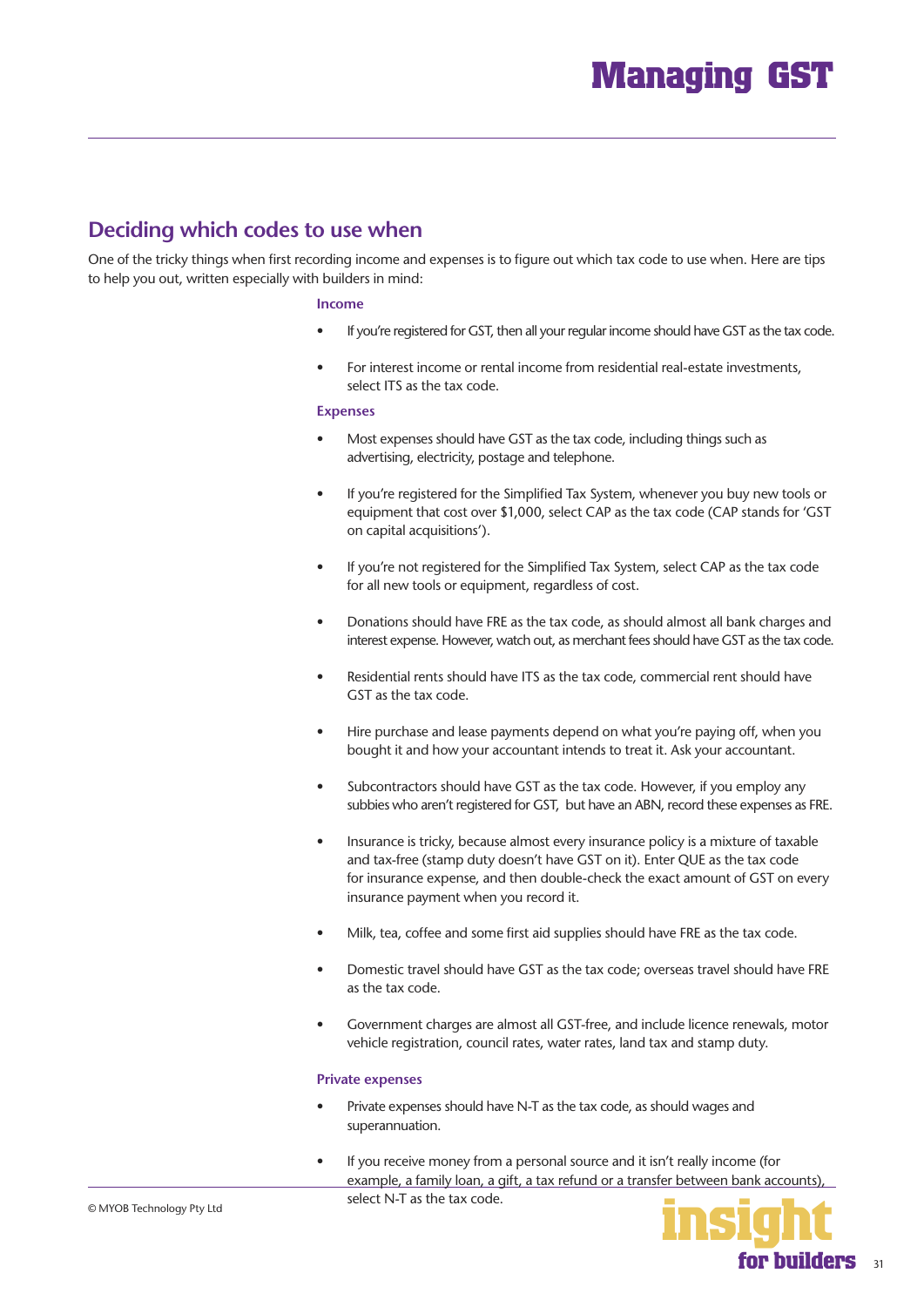# **Organising employees and subcontractors**

If your business has employees during the course of the year, then make sure you're using MYOB Accounting Plus, MYOB Premier or MYOB AccountEdge. These software versions all offer integrated payroll so that you can track wages, calculate PAYG tax, produce superannuation reports, print pay advices and generate payment summaries at end of year. Compared to doing payroll by hand, you'll save hours and hours of time.

# **Understanding payroll for the building industry**

Your MYOB User Guide covers almost all of what you'll need to know in order to process pays. However, here are a couple of quirks specific to the building industry:

- Many employees have tool or travel allowances. To set these up, go to the **Payroll** command centre, click P**ayroll Categories**, and then click the Wages tab. Click **New** to create a new category. Select **Hourly** as the **Type** and enter the amount of the weekly allowance as the **Rate**.
- Employees who come and go are part and parcel of the building industry. Be tough and put them up on the top tax scale (No Tax Free Threshold) until they complete an Employee Declaration and supply you with their Tax File Number.
- If an employee wants to be a subcontractor, check with your accountant. In the meantime, insist they provide you with an invoice complete with ABN. If they don't provide an ABN, you have to withhold 48.5% tax from their payment.

### **Allocating a single employee pay to more than one job**

Go to the **Payroll** command centre, click **Payroll Categories**, select the **Wages** tab and click **New**. Create an additional wage category for every job you allocate wage expenses to, or for the maximum number of jobs you have in any one pay period. Call these new wages categories 'Base Hourly 1', 'Base Hourly 2', 'Base Hourly 3', and so on. Click **Employee** for each of these categories and mark the employees who work for more than one job each pay period.

The idea is that each Base Hourly wage category can be used for a separate job number. For example, in the screenshot below the employee worked 14 hours on Job 115, 10 hours on Job 117, and four hours on Job 127.

**Allocating employee pays across multiple jobs**

| <b>Salure II</b> (Jane Rap)                                           |                                                                                                                                                                                         | Desette 36      |  |
|-----------------------------------------------------------------------|-----------------------------------------------------------------------------------------------------------------------------------------------------------------------------------------|-----------------|--|
| Internet Tool   First VLID 12/23-2003                                 |                                                                                                                                                                                         | Two TERRISHT    |  |
| <b>Service Discover</b>                                               |                                                                                                                                                                                         | Rei-Fax 4,06.03 |  |
| <b>Based Hits</b><br><b>Janet Frida</b><br>and FREE<br><b>See Fax</b> | <b>Contract Academy</b><br>8.7222<br>trigger & Labeler<br>1.766<br>Wager L'Edivie<br>8.3100<br>9.3100<br>Wager & Salare<br>Infaster & Stationis<br><b>Winger &amp; Eatoms</b><br>13.300 | œ<br>4221       |  |

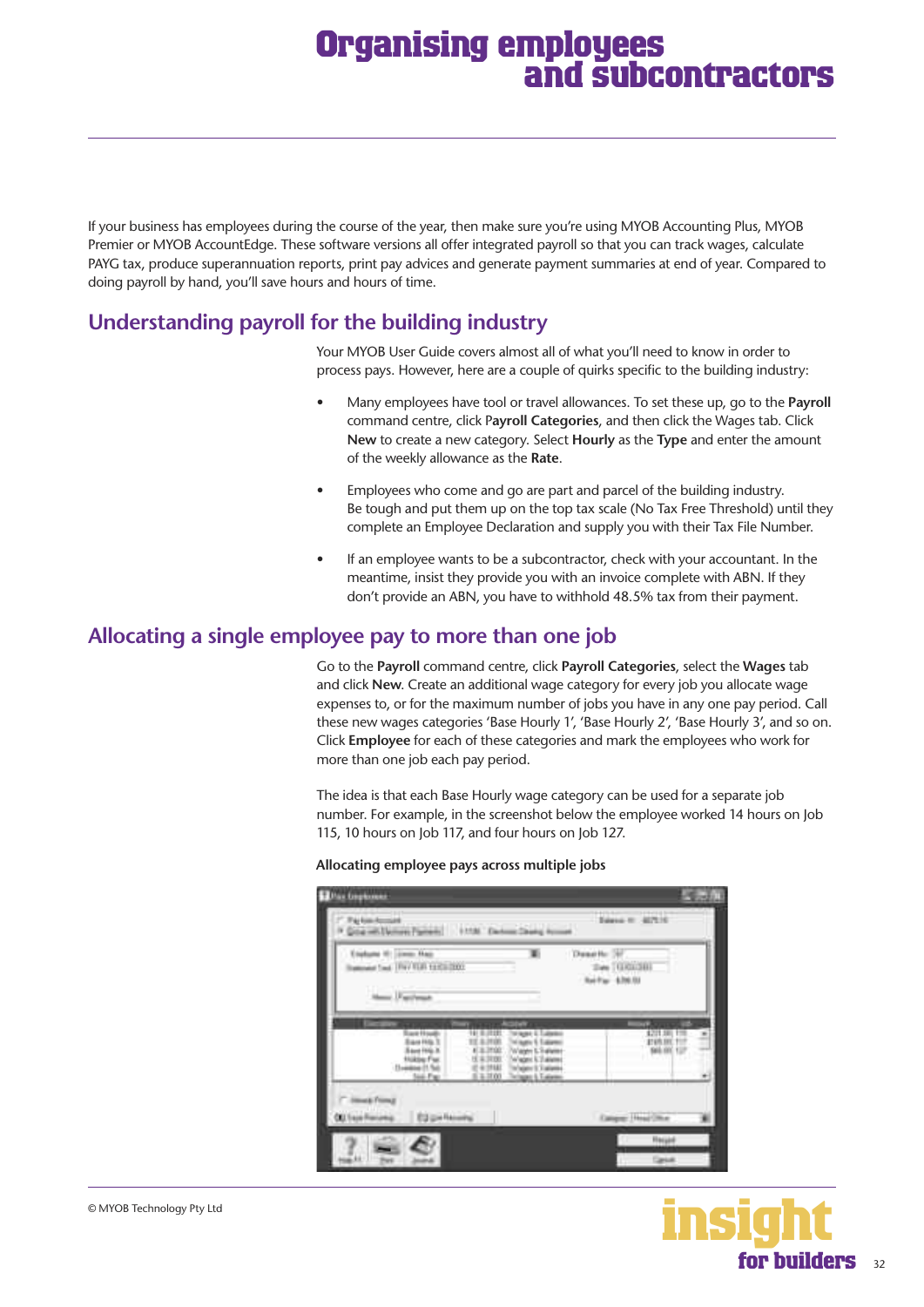# **Organising employees and subcontractors**

### **Recording subcontractor payments**

If a subcontractor is definitely a subcontractor (rather than an employee), don't record their payments in payroll. Instead, record their payments either through the **Purchases** command centre (by creating a purchase and then using the **Pay Bills** window to record the payment) or through the **Spend Money** window in the **Banking** command centre.

### **Managing superannuation**

Superannuation can be a real headache for employers, especially in the building industry where employees come and go with such frequency, and where you usually have to send superannuation payments to more than one fund.

The solution is MYOB M-Powered superannuation, a new electronic payment method that is available in MYOB Accounting Plus and MYOB Premier. The idea behind M-Powered superannuation is that you can go into your MYOB software, see how much super you owe, click a few buttons to confirm these amounts and within a couple of minutes, complete the process that electronically transfers funds from your bank account to the superannuation funds, complete with electronic remittance advices.

The cost of this service is \$3 per employee per quarter (it's the same cost whether you pay monthly or quarterly). If you calculate how long it takes you or your bookkeeper to report for and pay superannuation every month or quarter and compare this against the annual fees of M-Powered superannuation, chances are that this fee works out highly cost-effective.

To subscribe to M-Powered superannuation, simply click the **M-Powered Services Centre** icon found on the bottom right of every command centre. Follow the prompts, send off the forms, wait a few days and you'll be up and running.

### **Tracking voluntary withholding tax**

Some subcontractors, even though they're not employees, may ask you to withhold tax from their payments. This tax is called voluntary withholding tax, and you may need to set up a new code in the **Tax Codes** list. Here's what to do:

Go to the **Lists** menu, choose **Tax Codes** and then click **New**. Complete the **Tax Code Information** window so that it appears like the following screenshot:

| Setting up your voluntary withholding tax code |  |
|------------------------------------------------|--|
|------------------------------------------------|--|





33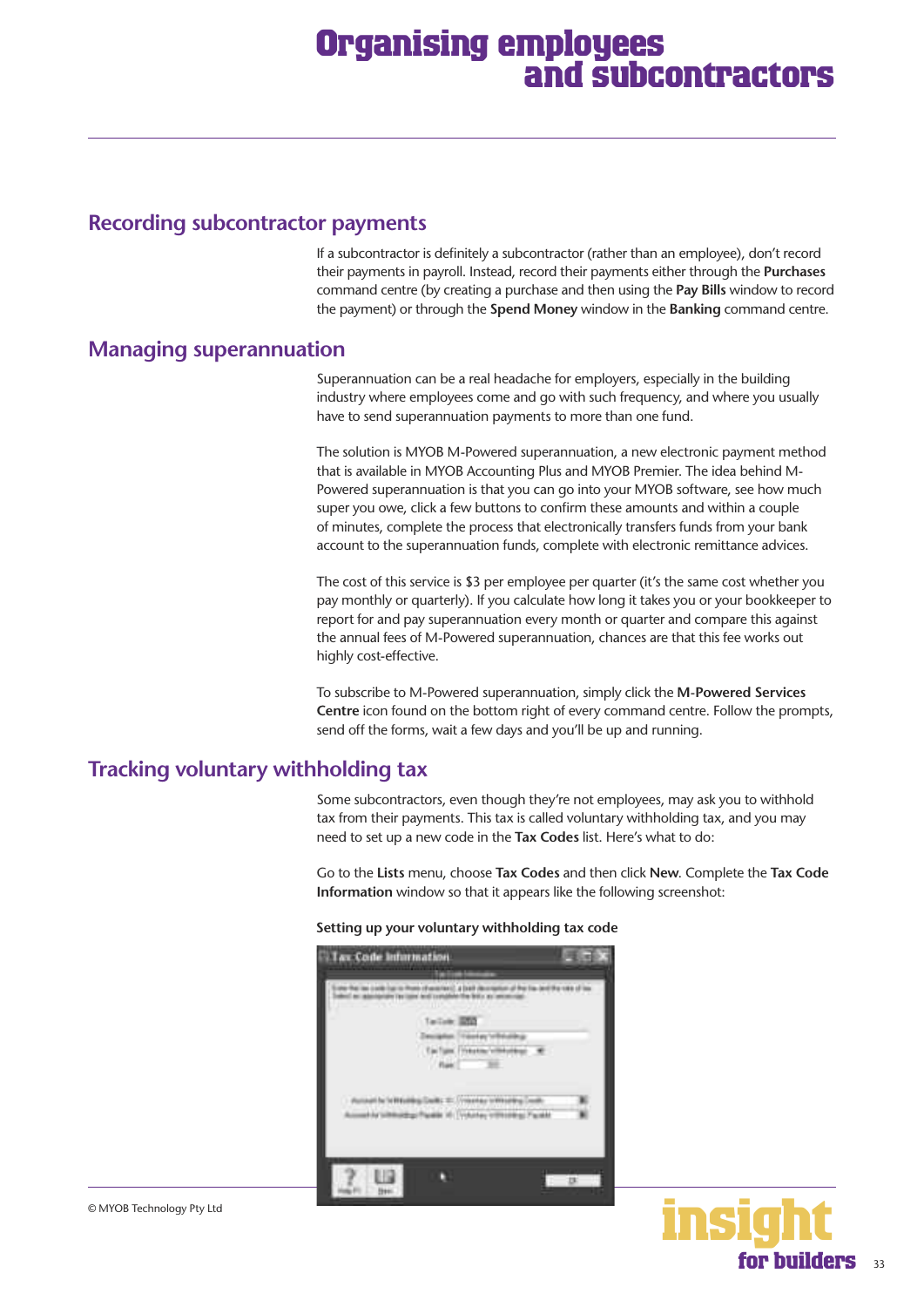# <span id="page-33-0"></span>**Tracking voluntary withholding tax**

Note that the Rate in this example is 20%, but it may vary depending on the subcontractor. The linked accounts are Voluntary Withholding Credits (which should be an asset account) and Voluntary Withholdings Payable (which should be a liability account).

To pay a subcontractor an amount that has voluntary withholding tax deducted from it, record the transaction in the **Spend Money** window, not using the payroll features. Simply enter the amount that the subcontractor actually receives in their pocket in the top-right **Amount** field, and enter the full value of their invoice as the **Amount** field in the body of the payment. If you select VWH as the tax code, then you'll see that the Voluntary Withholdings tax calculates automatically.

| Fachun Account: [1-1110]<br>z<br>Group with Electronic Plansents  | <b>Bithega Account</b>                                                                     |                                   | Bayer 0 \$8,80.00                                                 | Tachclasse       |
|-------------------------------------------------------------------|--------------------------------------------------------------------------------------------|-----------------------------------|-------------------------------------------------------------------|------------------|
| Eard @: Chasy, Chee<br>Fayer W. Chry Diegy<br>Tragerstew<br>Manut | 2 Kansain Drive<br>Four Hundred Dollari: and B Cents<br>\$500 invoice less 20% withholding |                                   | Chingue No.: 22<br>Date: 17/06/2004<br>Assault \$400.00<br>UGURZE |                  |
| Austit<br>Nane<br>51030<br>Caperino                               |                                                                                            | <b>Barnett</b><br>\$500.00 Adams  | 廷<br><b>Hence</b>                                                 | Tax<br>NWH       |
| المنابع<br><b>Siend</b> Period<br><b>CO</b> Tayo Restance         | Total Abicated:<br>$Tm \in$<br>Tuna Fact<br>Dut of Balance:<br><b>Clinichement</b>         | 控制面<br>\$100.00<br>\$400.00<br>期限 |                                                                   |                  |
| Print<br>Help FT<br><b>Jisan</b>                                  | Thepider                                                                                   |                                   |                                                                   | Feegel<br>Cancel |

### **Deducting voluntary withholding tax from a subcontractor's pay**